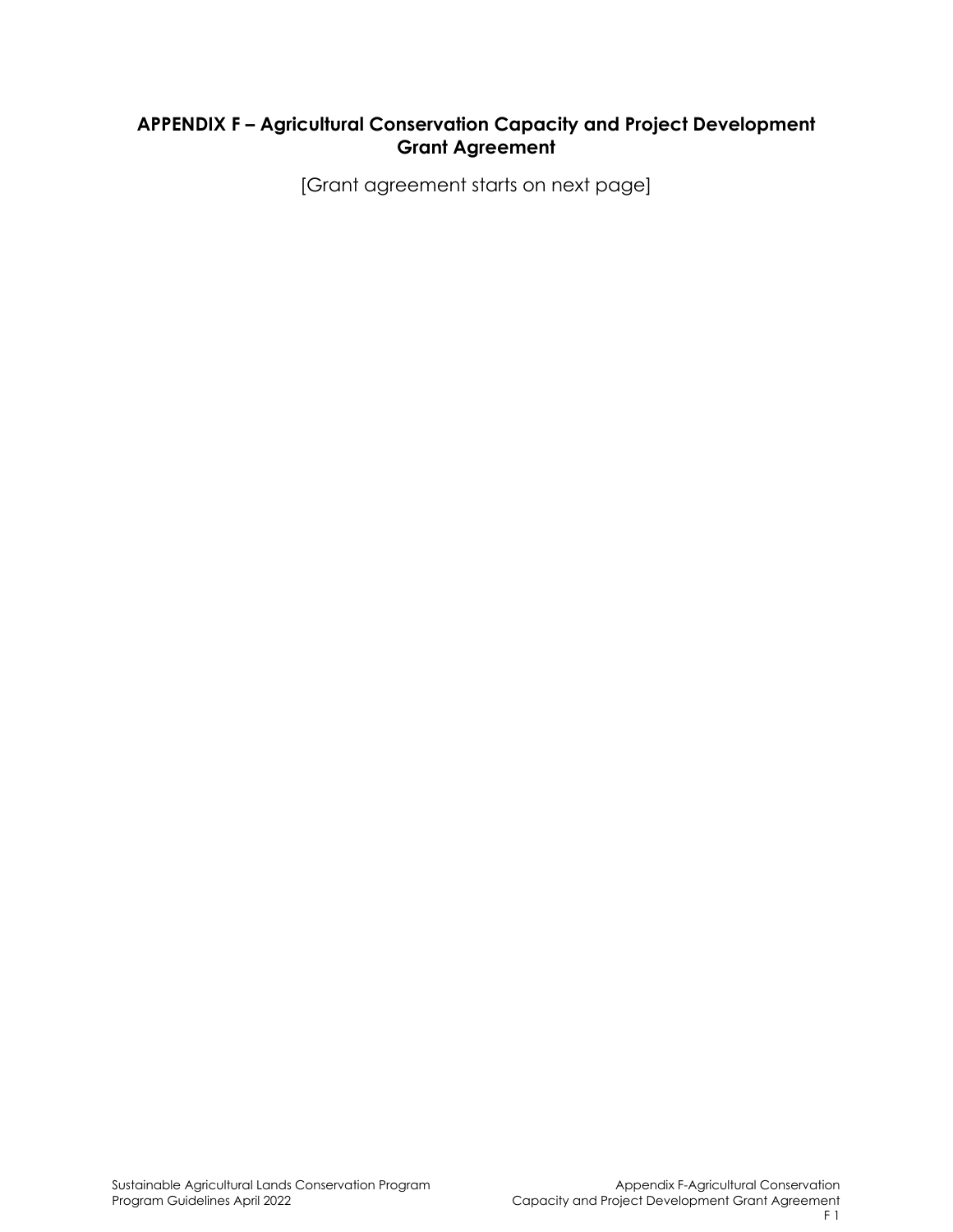| State of California - Department of Conservation<br><b>GRANT AGREEMENT DOC6</b>                                                                                       | <b>GRANT AGREEMENT NUMBER:</b> |
|-----------------------------------------------------------------------------------------------------------------------------------------------------------------------|--------------------------------|
| (revised $12/18$ )                                                                                                                                                    | FI\$Cal NUMBER:                |
| 1. This Grant Agreement is entered into by and between the Department of Conservation<br>("Department") and<br>("Grantee")                                            |                                |
| From<br>2. The Grant Agreement<br>(Or upon execution of this Grant<br>Term is:<br>Agreement by both parties,<br>whichever is later)                                   | through                        |
| 3.<br>The maximum<br>\$<br>amount of this Grant<br>Agreement is:                                                                                                      |                                |
| 4. Signing this Grant Agreement means that Grantee agrees to comply with the terms and<br>conditions of the following exhibits which are part of the Grant Agreement: |                                |
| Exhibit A, Scope of Work                                                                                                                                              | Page(s)                        |
| Attachment 1: Authorized Signatory Form                                                                                                                               | Page(s)                        |
| Attachment 2: Work Plan                                                                                                                                               | Page(s)                        |
| Attachment 3: Final Report                                                                                                                                            | Page(s)                        |
| Exhibit B, Budget Detail and Payment Provisions                                                                                                                       | Page(s)                        |
| Attachment 4: Budget Detail Worksheet                                                                                                                                 | Page(s)                        |
| Attachment 5: Invoice                                                                                                                                                 | Page(s)                        |
| Attachment 6: Invoice Dispute Notification Template                                                                                                                   | Page(s)                        |
| Exhibit C, General Terms and Conditions                                                                                                                               | Page(s)                        |
| Exhibit D, Special Terms and Conditions                                                                                                                               | Page(s)                        |
| Exhibit E, Award Letter                                                                                                                                               | Page(s)                        |
| Exhibit F, Guidelines                                                                                                                                                 | Page(s)                        |
| IN WITNESS WHEREOF, this Grant Agreement has been executed by the Parties hereto.                                                                                     |                                |
| <b>GRANTEE</b>                                                                                                                                                        |                                |
| <b>GRANTEE'S NAME</b>                                                                                                                                                 |                                |
| BY (Authorized Signature)                                                                                                                                             | <b>DATE SIGNED</b>             |
| ≤                                                                                                                                                                     |                                |
| PRINTED NAME AND TITLE OF PERSON SIGNING                                                                                                                              |                                |
| <b>ADDRESS</b>                                                                                                                                                        |                                |
| <b>STATE OF CALIFORNIA</b>                                                                                                                                            |                                |
| Agency Name: Department of Conservation                                                                                                                               |                                |
|                                                                                                                                                                       |                                |
| BY (Authorized Signature)                                                                                                                                             | <b>DATE SIGNED</b>             |
| ≤                                                                                                                                                                     |                                |
| PRINTED NAME AND TITLE OF PERSON SIGNING                                                                                                                              |                                |
| David Shabazian, Director                                                                                                                                             |                                |
| <b>ADDRESS</b>                                                                                                                                                        |                                |
| 715 P Street, Sacramento, CA                                                                                                                                          |                                |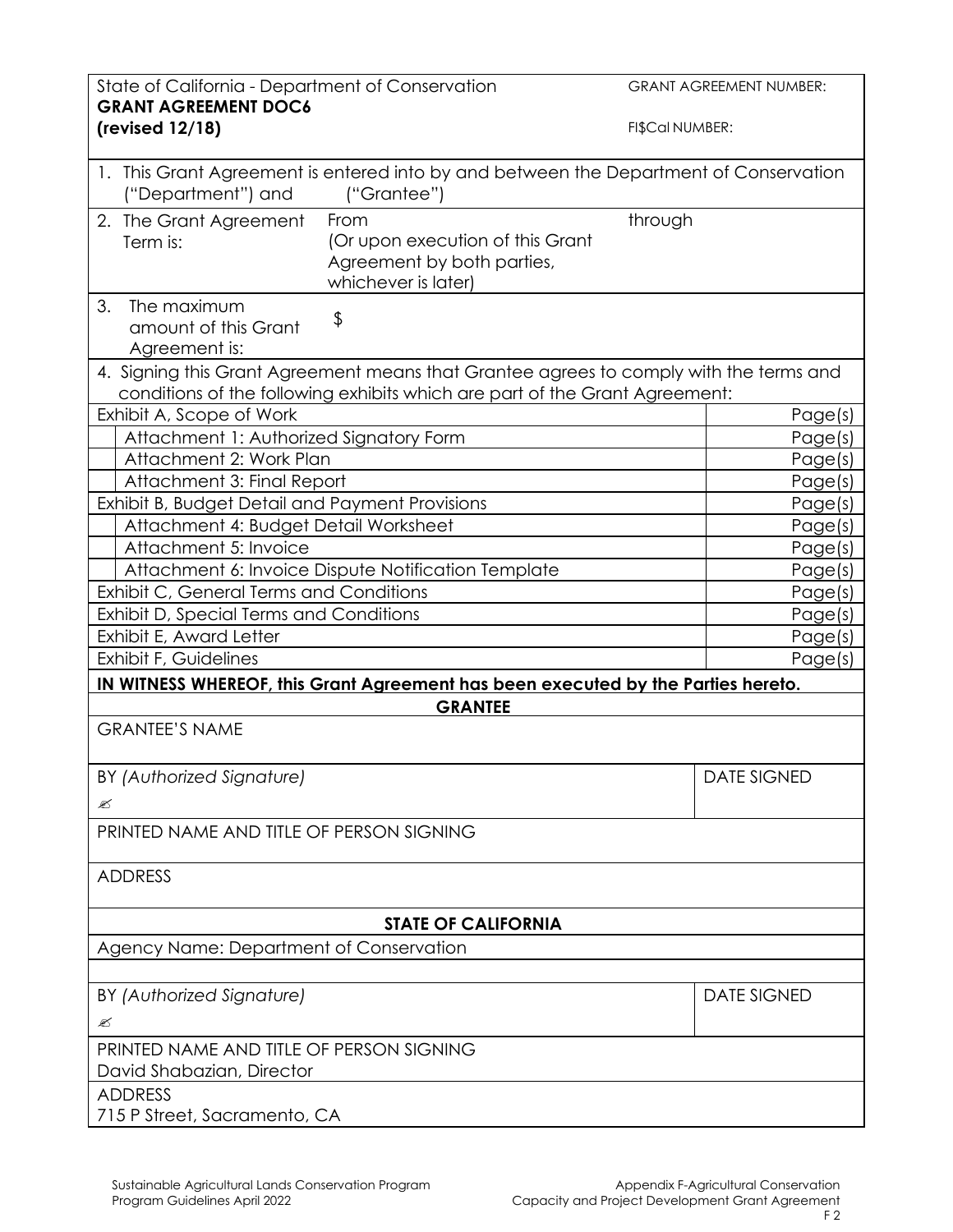## **Exhibit A, Scope of Work**

## **1. Agricultural Conservation Capacity and Project Development Grants**

CARB encourages programs that utilize California Climate Investments dollars to provide program-specific technical assistance to potential applicants in order to assist them in developing projects and preparing and submitting applications. Additional investments are needed to help stakeholders develop and complete projects at the pace and scale required to meet the State's goal of conserving thirty percent of California's land by 2030.

## **2. The Project is Defined by the Application and Award Letter**

The Department released the final **[name of quidelines]** on *[Date] (Guidelines). In* accordance with the Guidelines, Grantee applied and the Department awarded a grant to fund the project described in the application, subject to any conditions contained within the Award Letter (Exhibit E). This will be referred to as the "Project" throughout this Agreement.

#### **3. Authorized Signers**

The Department Director or designee is authorized to sign this Grant Agreement and grant-related documents on behalf of the Department.

Grantee's Authorized Signatory or designee is authorized to sign this Grant Agreement and grant-related documents as shown in the Authorized Signatory Form (Attachment 1).

Grantee must keep Authorized Signatory Forms up to date. Within seven (7) working days of any change to the authorized signatory or to the delegated authorized signatory, Grantee shall notify the Department in writing of the change. The written notice shall be sent as an electronic mail (email) attachment to be filed with the Grant Agreement.

#### **4. Project Representatives**

 Grantee. The project representatives during the term of this Grant Agreement are: The project representatives are the contact people for the Department and

| Department |
|------------|
|------------|

| Name       | Title             | Phone<br>Number | Email |
|------------|-------------------|-----------------|-------|
| <b>TBD</b> | Grant<br>Manager* | TBD             | TBD   |

\* Unless otherwise stated within this Grant Agreement, all correspondence and documents to the Department of Conservation will be sent to the Grant Manager as described in Document Submission (Exhibit A, Section 6).

**Grantee**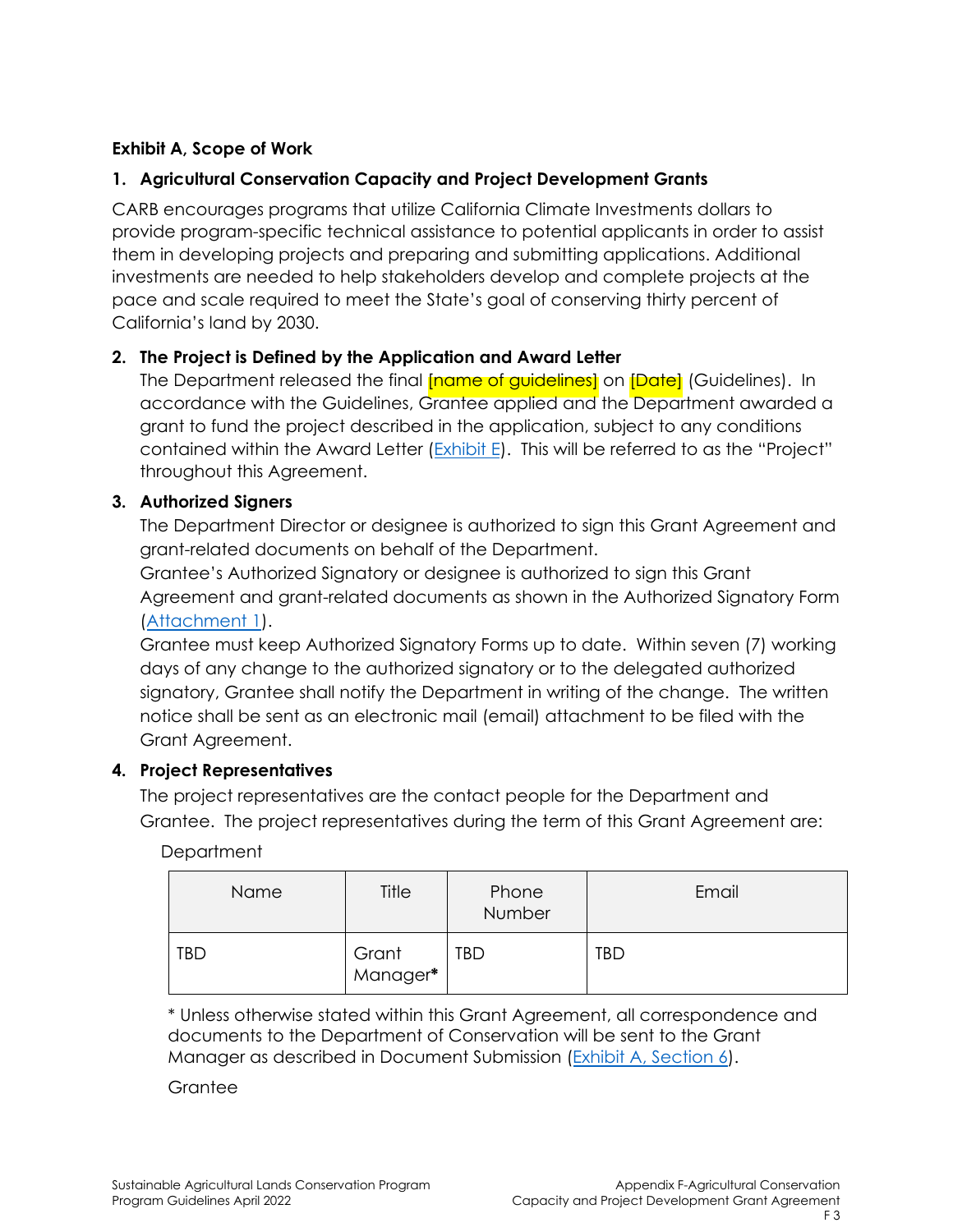| Name | Title | Phone<br>Number | Email |
|------|-------|-----------------|-------|
|      |       |                 |       |
|      |       |                 |       |

Department and Grantee must keep the Project Representative(s) up to date. Any changes to the Project Representatives by either Grantee or Department shall be made by providing seven (7) working days advance written notice to the other party. The written notice shall be sent as an electronic mail (email) attachment to be filed with the Grant Agreement.

#### **5. Grantee Responsibilities**

Grantee is responsible for:

- A. Using grant funds only as intended for the Project.
- B. Completing work on time and within budget. This includes meeting all milestones and deliverables, as described in the Work Plan (Attachment 2) and in accordance with the Budget Detail Worksheet (Attachment 4), unless otherwise agreed to by all parties through the amendment process described in Exhibit B, Section 7.
- C. Submitting invoices for reimbursement using the Invoice (Attachment 5) template, including any supporting documents.
- D. Submitting a final report with the last invoice, using the Final Report template (Attachment 3).
- E. Complying with all terms and conditions of this Grant Agreement, including all incorporated documents.
- F. Complying with statutes, rules, and regulations applicable to this Grant Agreement.
- G. Maintaining an accounting system that accurately reflects all fiscal transactions and provides accounting information, retaining all records and required documents as specified in Exhibit C, Section 4, and providing all required documents during an audit, as specified in Exhibit C, Section 5.

#### **6. Document Submission**

A. Electronic Mail

When this Grant Agreement requires Grantee to give invoices, reports, or other documents to the Department, Grantee must use email unless this Grant Agreement specifically requires that the document be sent by mail. All email must contain the Grant Agreement number and Grantee's name in the subject line.

B. Mail Service/Courier Service

Correspondence and documents submitted through mail, certified mail, or courier service must use the following address: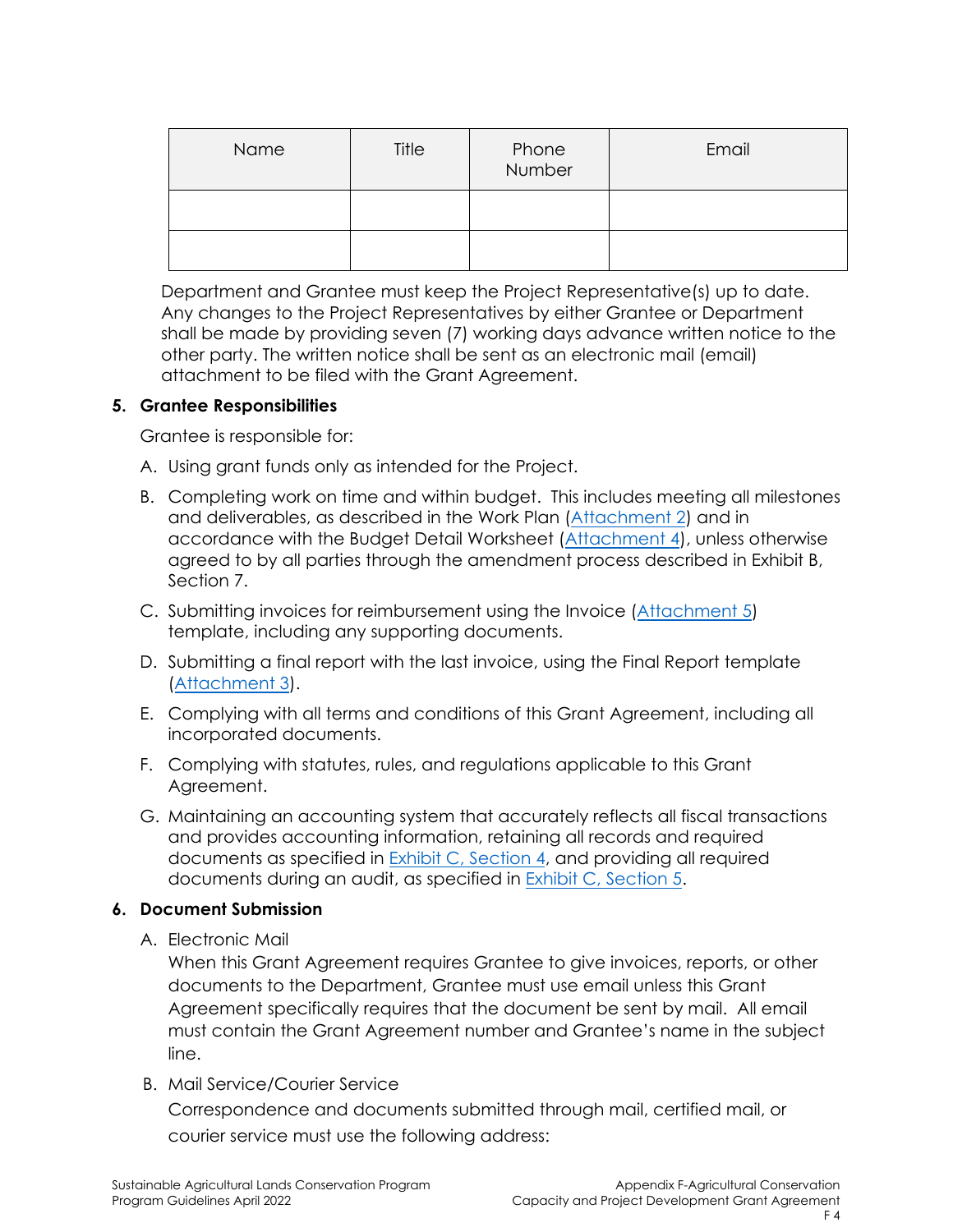Department of Conservation Division of Land Resource Protection Attn: [Grant Manager] 715 P Street, MS 1904, Sacramento Sacramento, CA 95814

#### **7. Reporting Requirements**

When the Project is completed, Grantee must submit a Final Report with the last invoice. To complete and submit the Final Report:

- A. Submit the Final Report with the last invoice. If Grantee does not submit the Final Report with the last invoice, then the last invoice will be considered incomplete and returned following process specified in Exhibit D, Section 5.
- B. Use the Final Report Template, which is attached as Attachment 3.
- C. Make sure the Final Report is signed by the person authorized to sign on the most current Authorized Signatory Form (Attachment 1).
- D. Put enough detail in the Final Report to show that Grantee fulfilled the terms of the Grant Agreement and should be paid for completing the project.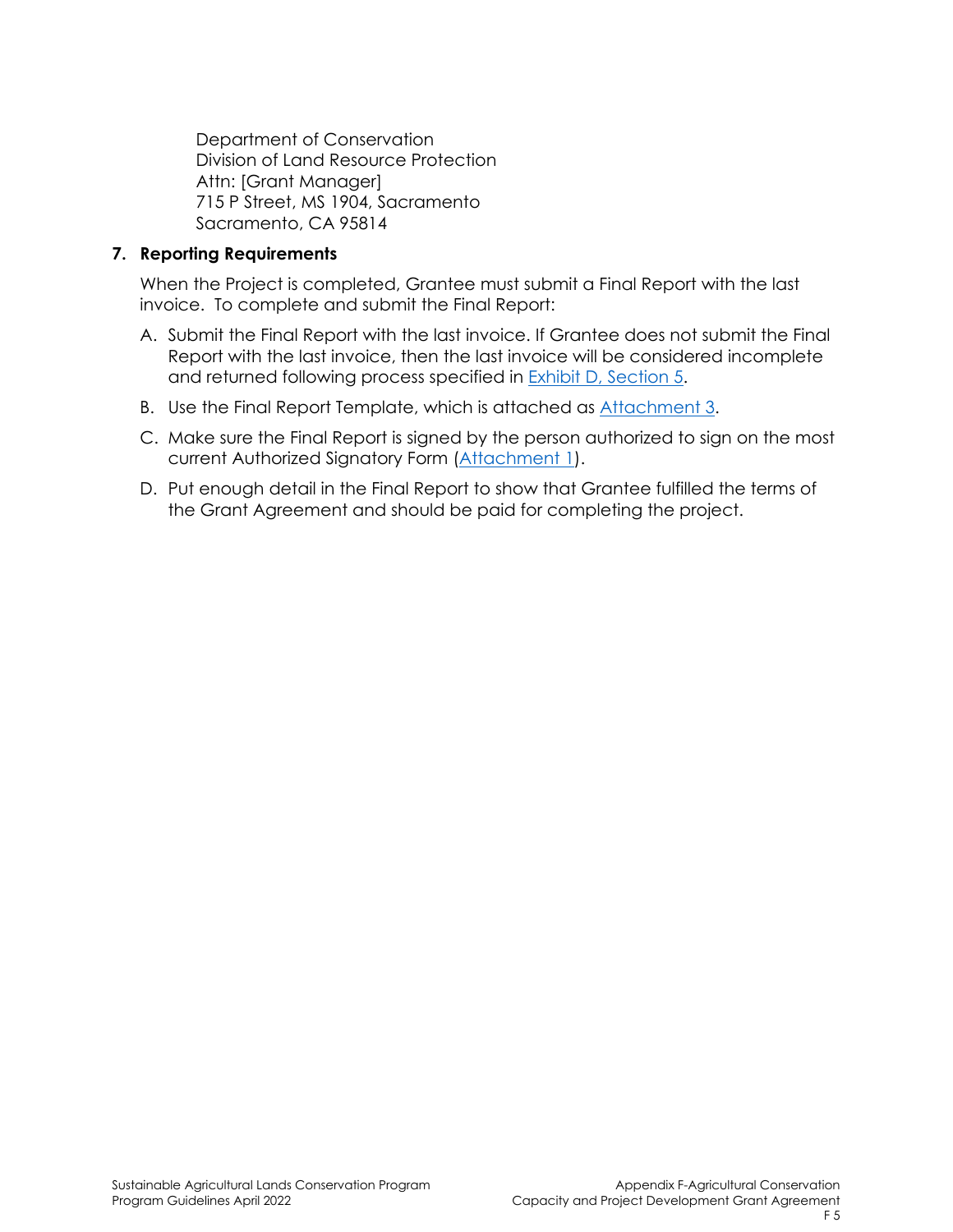# **Attachment 1: Authorized Signatory Form**

I hereby verify that I am an authorized Grantee representative and signatory and, as such, can sign and/or delegate authorization to sign and bind Grantee as it relates to the above-referenced Grant Agreement and grant related documents.

|           | <b>Grantee Authorized Signatory:</b>       |                                                                                    |
|-----------|--------------------------------------------|------------------------------------------------------------------------------------|
|           | <b>Name:</b> <i>(Type or Print Name)</i>   |                                                                                    |
|           | Signature: _______________________________ |                                                                                    |
|           | <b>Delegated Authorized Signatories:</b>   |                                                                                    |
|           |                                            |                                                                                    |
|           | (Type or Print Name)                       |                                                                                    |
|           |                                            |                                                                                    |
| Agreement |                                            | Document(s) Authorized to sign: $\Box$ All Grant Related Documents or $\Box$ Grant |
|           |                                            | □ Grant Amendments □ Budget Amendments □ Reports                                   |
|           |                                            | $\Box$ Invoices $\Box$ Other _______                                               |
|           |                                            |                                                                                    |
| 2. Name:  | (Type or Print Name)                       |                                                                                    |
|           |                                            |                                                                                    |
|           |                                            |                                                                                    |
|           |                                            | Document(s) Authorized to sign: $\Box$ All Grant Related Documents or $\Box$ Grant |
| Agreement |                                            | □ Grant Amendments □ Budget Amendments □ Reports<br>□ Invoices □ Other _____       |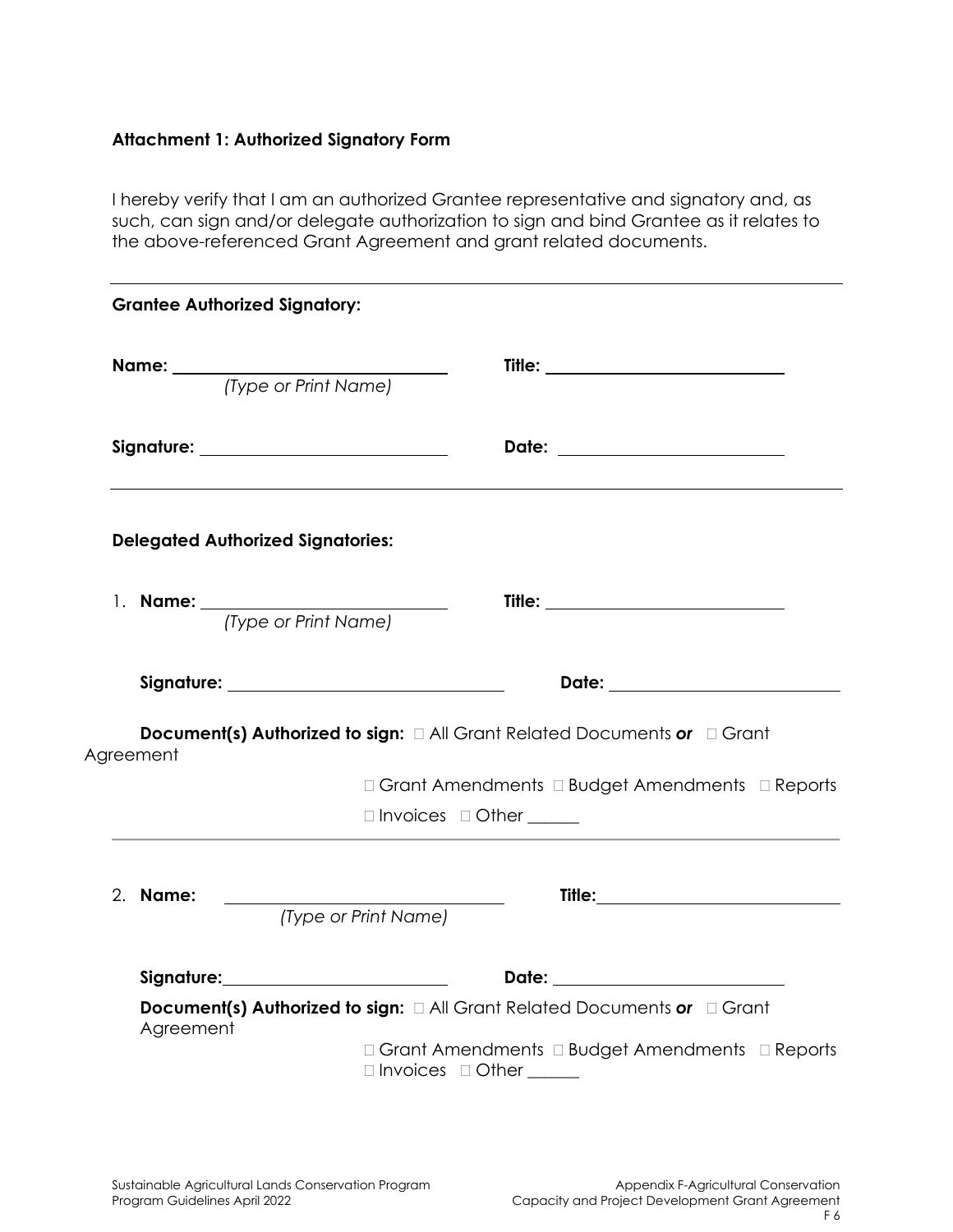## **Attachment 2: Work Plan**

[Work plan submitted with the application, subject to any changes based on the award letter, will be inserted in the final grant agreement]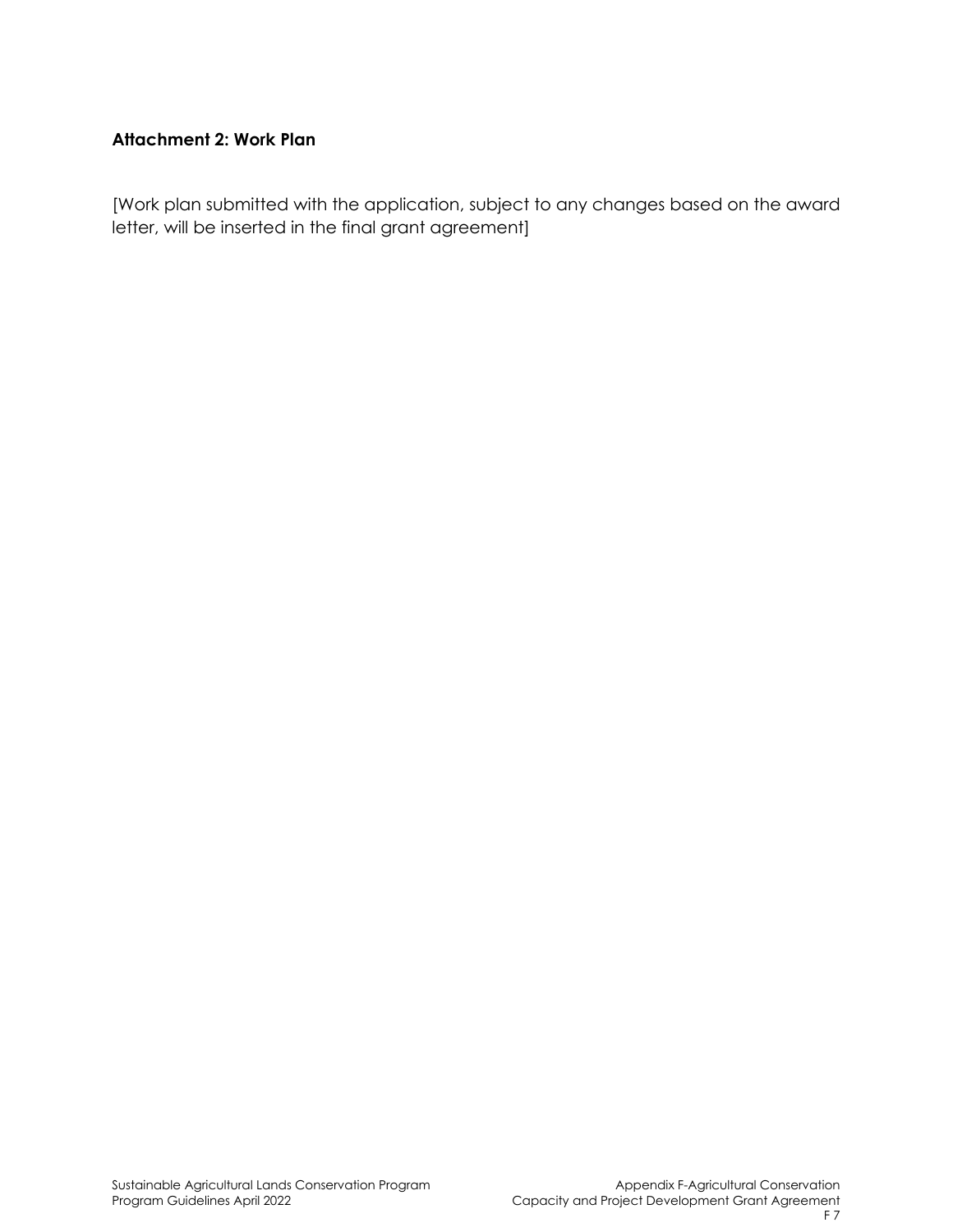#### **Attachment 3: Final Report**

| <b>Final Report</b> | Date Submitted:      |
|---------------------|----------------------|
| Grantee Name:       | <b>Grant Number:</b> |
|                     |                      |

Project Name:

- 1. Based on your experiences with this grant program, please provide feedback about how the Department can improve future grant programs.
- 2. Briefly summarize the Project's results and outcomes, including how the goals and objectives were accomplished, findings or conclusions, and planned or potential future projects that may result from the Project. Include a list of other sources of funding that were secured, directly or indirectly, through this Project.
- 3. Describe and explain any differences between the planned results, as listed in the Work Plan (Attachment 2 to the Grant Agreement), and the actual results. Include a discussion of any problems, barriers, or issues that occurred during the Project, corrective actions taken, and the outcomes.
- 4. Explain any plans to continue funding for the Project, and/or to expand, modify, or replicate the Project.
- 5. Attach any relevant documents to this report, including *[insert documents]*. If the documents cannot be sent electronically, notify the Grant Manager.

I certify that this Final Report is accurate and that this project complies with the Agreement. I further certify that any expenditure discussed in this report is allowed under the Agreement and that all funds were expended for the purposes of this Project.

Agreement and that all funds were expended for the purposes of this Project.

**Name: Title:** 

*(Type or Print Name)*

**Signature: Date:**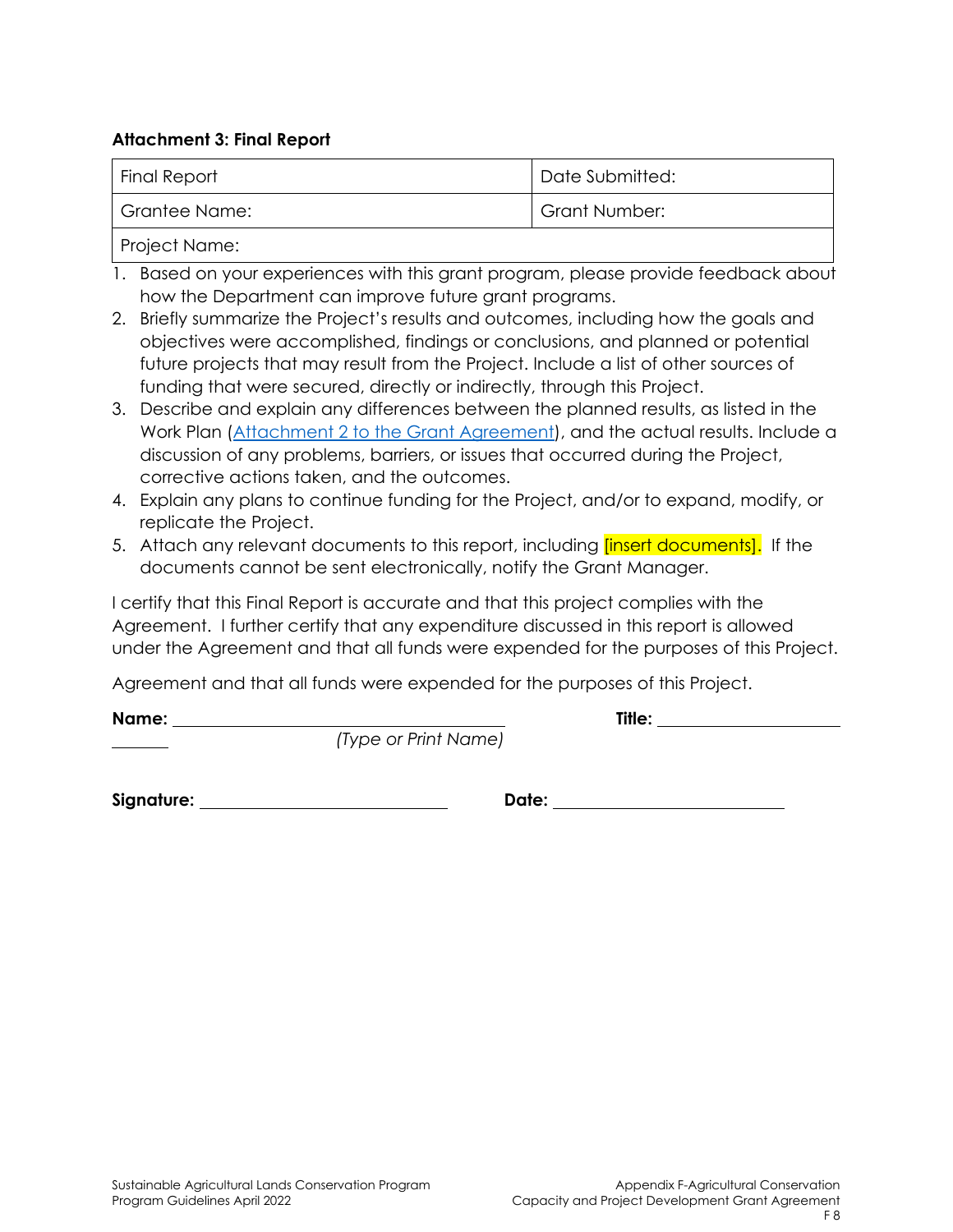### **Exhibit B, Budget Detail and Payment Provisions**

### **1. Payment**

- A. To receive payments of grant funds, Grantee must submit an invoice. Advance payments are not permitted under this Grant Agreement.
- B. Upon receipt and approval of an itemized invoice and required supporting documentation, the Department agrees to reimburse Grantee for actual expenditures for work completed, in accordance with the rates specified in the Budget Detail Worksheet (Attachment 4).
- C. The Department may withhold final payment until all terms of the Grant Agreement have been satisfied.
- D. Payment shall be made within forty-five (45) days upon receipt and approval of an invoice. Failure to comply with requirements may result in non-payment or delayed payment.
- E. For cost principles, see **Exhibit B**, Section 5.

## **2. How to Submit Invoices**

- A. Send the invoices to the Grant Manager by email. Include the Grant Agreement number and Grantee's name in the subject line.
- B. Send invoices regularly, to keep getting paid. Grantee shall submit invoices no more frequently than monthly, in arrears, to the Grant Manager for work performed.
- C. A request for payment shall consist of:
	- i. The Invoice (Attachment 5) on official letterhead and signed by the Authorized Signatory, or authorized designee on file with the Department (Exhibit A, Section 3), certifying the expenditures are for actual expenses for the tasks performed under this Grant Agreement.
	- ii. Each cost category and task must correspond to a cost category and task identified in the Budget Detail Worksheet (Attachment 4).
	- iii. Supporting documentation for reimbursement of funds.
- D. Supporting documentation (e.g., timesheets, activity logs, cancelled checks) for matching funds does not need to be submitted to the Department but should be retained by Grantee in the event of an audit (Exhibit C, Section 5).
- E. At any time, the Department may request hard copies of invoices, reports, supporting documentation, and evidence of progress.

#### **3. Invoice Dispute**

In the event of an invoice dispute, see Exhibit D, Section 5.

## **4. Budget Contingency Clause**

A. If the Budget Act of the current year and/or any subsequent years covered under this Grant Agreement does not appropriate sufficient funds for the program, this Grant Agreement shall have no further force nor effect. In this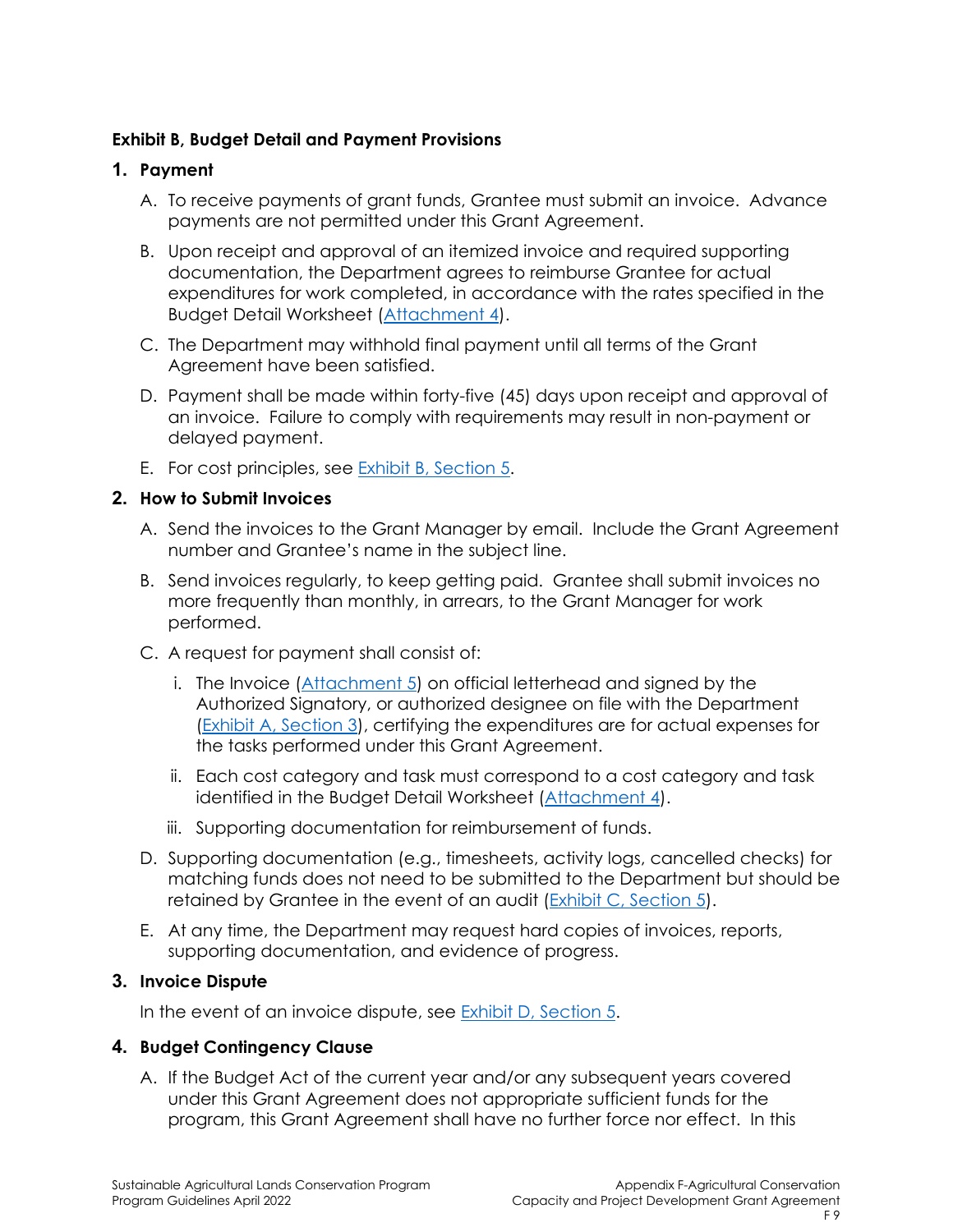event, the Department shall have no liability to pay any funds whatsoever to Grantee or to furnish any other considerations under this Grant Agreement, and Grantee shall not be obligated to perform any provisions of this Grant Agreement.

B. If funding for any fiscal year is reduced or deleted by the Budget Act for purposes of this program, the Department shall have the option to either cancel this Grant Agreement with no liability occurring to the Department or offer an amendment to reflect the reduced amount.

## **5. Cost Principles**

- A. All costs to be reimbursed must be consistent with the Guidelines (Exhibit F).
- B. All costs to be reimbursed must be reasonable, as defined in the Guidelines (Exhibit F).

#### **6. Travel Reimbursement**

Travel expenses directly related to the performance of this Grant Agreement will be subject to the State of California travel reimbursement rates in effect during the term of this Grant Agreement.

- A. The Department will only reimburse for actual expenditures incurred for in-state travel as specified in the Guidelines (Exhibit F).
- B. Grantee shall maintain, and submit upon request, detailed travel records and supporting documents (e.g., travel request and approval forms, expense claims, invoices, receipts for lodging and transportation) showing the date and purpose of the grant-related travel, destination, and, in the case of travel by automobile, the number of miles driven.
- C. Grantee shall ensure travel costs are included in the Budget Detail Worksheet (Attachment 4) and are tied to tasks and deliverables in the Work Plan (Attachment 2).
- D. Grantee and any person traveling pursuant to this Grant Agreement shall indemnify and hold harmless the Department and State of California for any liabilities resulting from such travel.

## **7. Budget Modifications**

- A. Grantee must keep the Budget Detail Worksheet up to date.
- B. Changes up to twenty percent (20%) between tasks shall be made by providing written notice with or before submission of an invoice. If submitted before the invoice, the written notice shall be sent as an electronic mail (email) attachment to be filed with the Grant Agreement.
- C. Changes of more than twenty percent (20%) between tasks shall follow the amendment process, specified in **Exhibit B**, Section 8.

#### **8. Amendments**

A. This section applies to any changes to this Grant Agreement, excluding the following: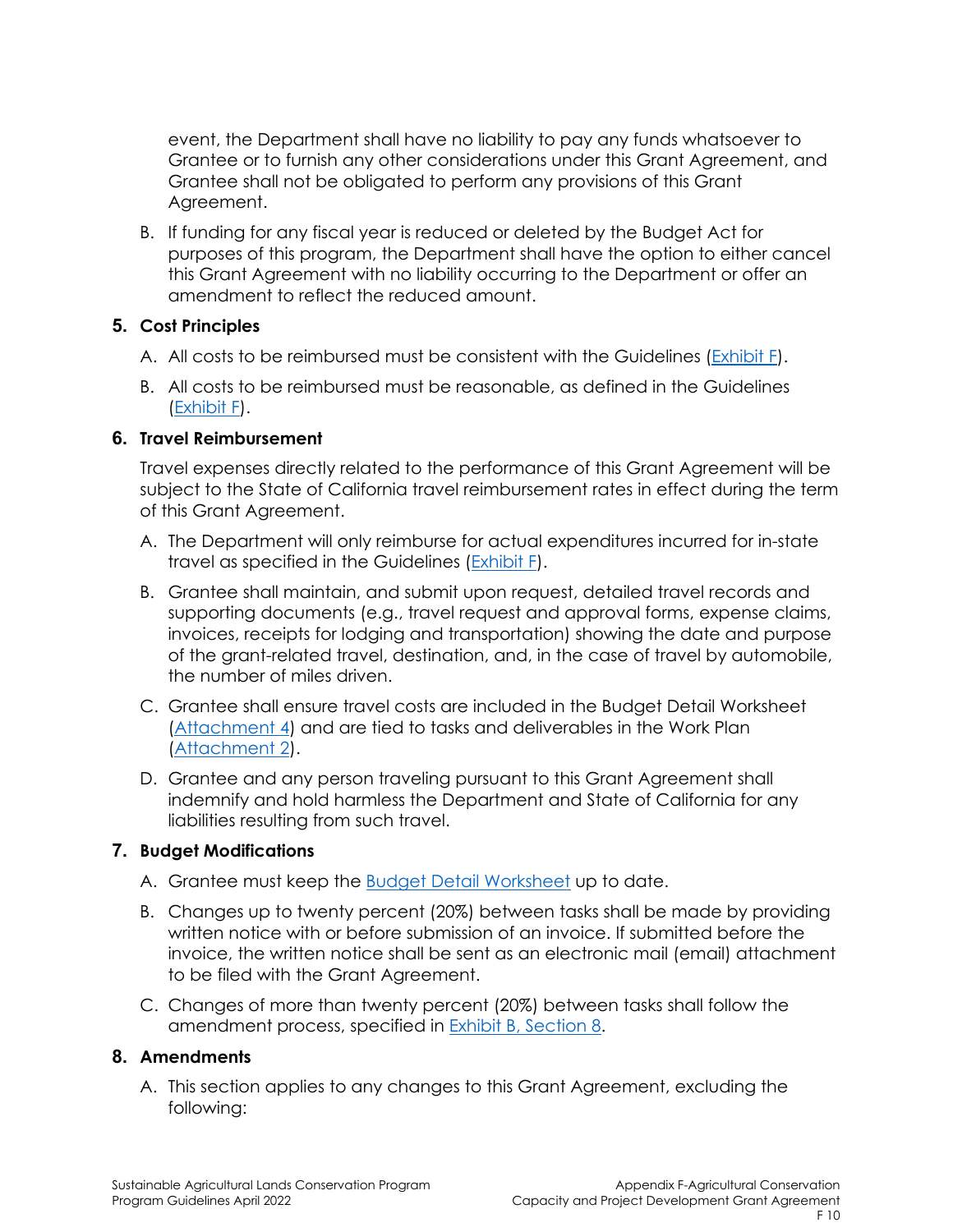- a. Changes to the Authorized Signatory Form (Attachment 1). For changes to the Authorized Signatory Form see Exhibit A, Section 3.
- b. Changes to project representatives, see Exhibit A, Section 4.
- c. Changes to the Budget Detail Worksheet of up to twenty percent (20%) between tasks, see Exhibit B, Section 7.
- B. Except as otherwise specified, Grantee must request and obtain prior written approval before any change (amendment) to this Grant Agreement is valid.
- C. Request for amendments must:
	- i. Be prepared, in writing, on official letterhead and signed by the Authorized Signatory or designee on file with the Department.
	- ii. Be submitted to the Grant Manager at least two (2) months prior to when the amendment is needed.
	- iii. Include the Grant Agreement number, a detailed explanation of the proposed amendment, reason for the amendment, and the effect of not approving the request.
	- iv. Include a copy of the document(s) requested for amendment that shows the requested changes.
- D. The Grant Manager will respond in writing within fifteen (15) working days from receipt of request to approve or deny the request for amendment, including the reason for the decision.
- E. The Grant Manager will process amendments within thirty (30) days of the approval date. The amendment will not be in effect until both parties have signed the Grant Agreement amendment.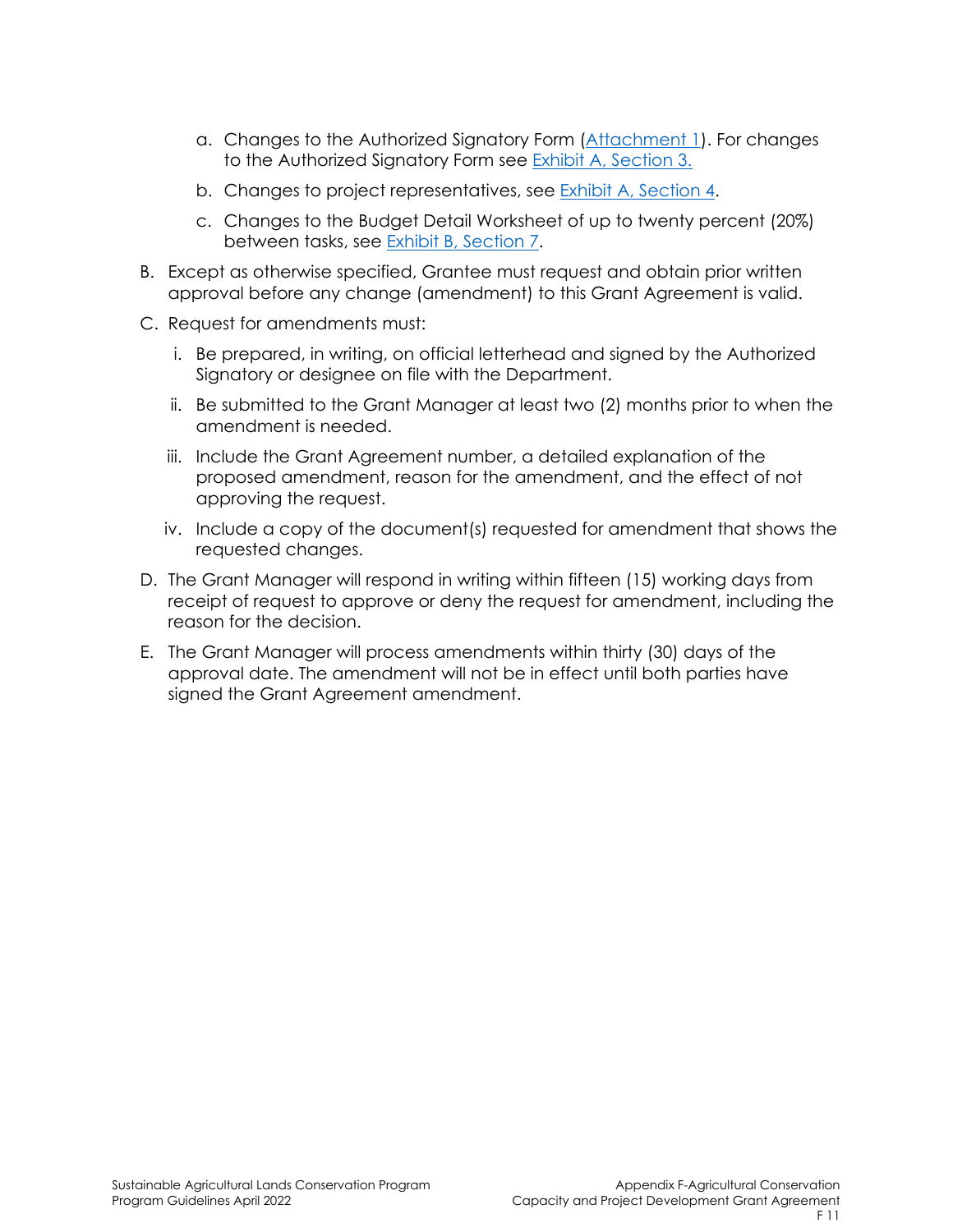## **Attachment 4, Budget Detail Worksheet**

[Budget detail worksheet submitted with the application, subject to any changes based on the award letter, will be inserted in the final grant agreement]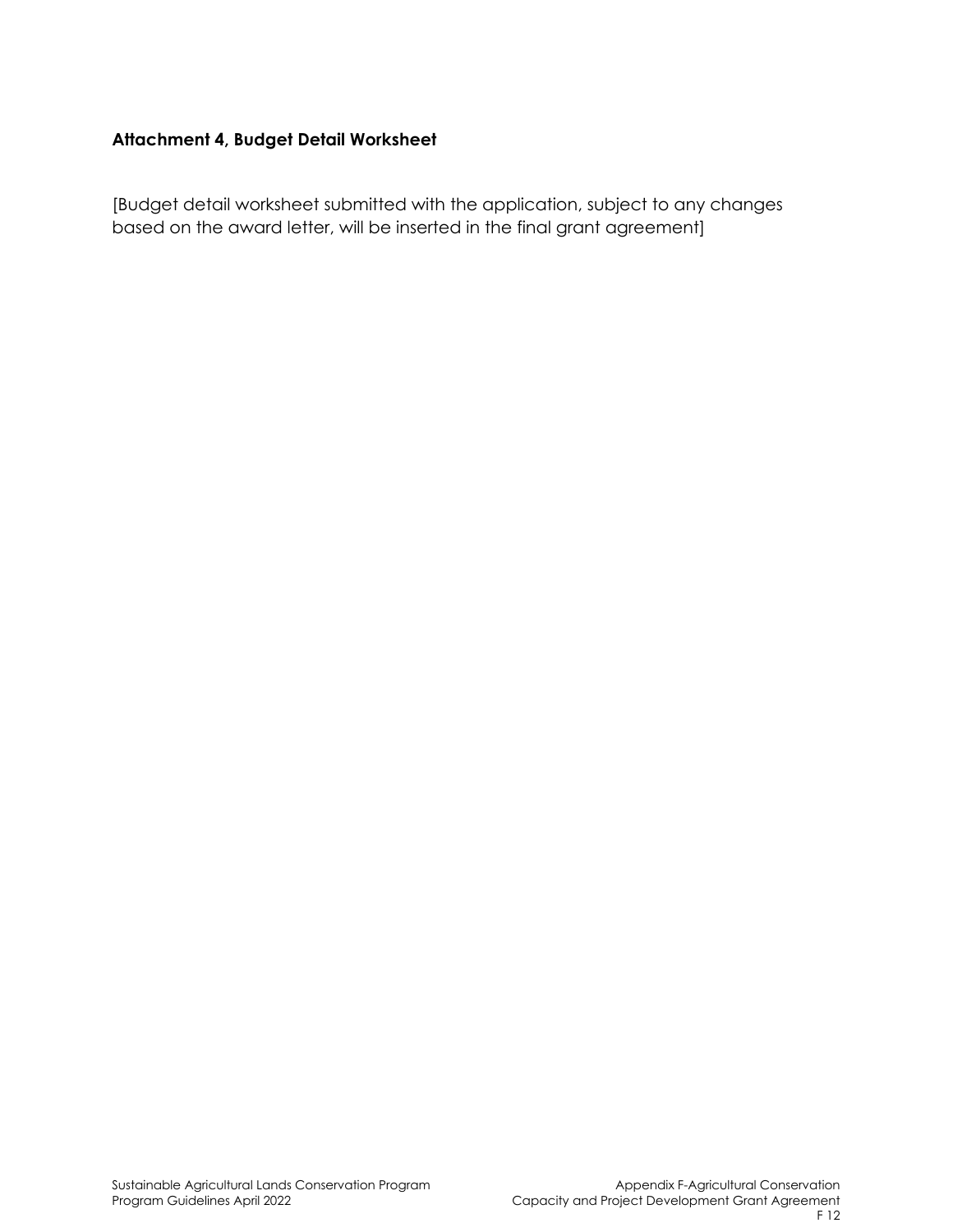## **Attachment 5, Invoice**

Department of Conservation and Date: Date: Date: Division of Land Resource Protection Email required invoice documents to: Grant Manager

|                | Invoice Number:      |            |  |
|----------------|----------------------|------------|--|
| Grantee Name:  | <b>Grant Number:</b> |            |  |
| Project Name:  |                      |            |  |
| Invoice Period | (Start Date)         | (End Date) |  |

| <b>Cost Category</b> | Task #1 | Task #2 | Task #3 | Task #4 | <b>Total</b> |
|----------------------|---------|---------|---------|---------|--------------|
| Staff                |         |         |         |         |              |
| <b>Current Total</b> |         |         |         |         |              |
| Cumulative Total     |         |         |         |         |              |
| Allocated Total      |         |         |         |         |              |

| <b>Cost Category</b>               | <b>Total</b> |
|------------------------------------|--------------|
| Administration (not to exceed 20%) |              |
| Travel                             |              |
| <b>Cumulative Total</b>            |              |
| <b>Allocated Total</b>             |              |

| <b>Work Plan Task</b><br># | <b>Description of Work Completed</b>                               |  |  |
|----------------------------|--------------------------------------------------------------------|--|--|
|                            | Please refer to specific deliverables in the Budget and Work Plan. |  |  |
|                            |                                                                    |  |  |
|                            |                                                                    |  |  |
|                            |                                                                    |  |  |
|                            |                                                                    |  |  |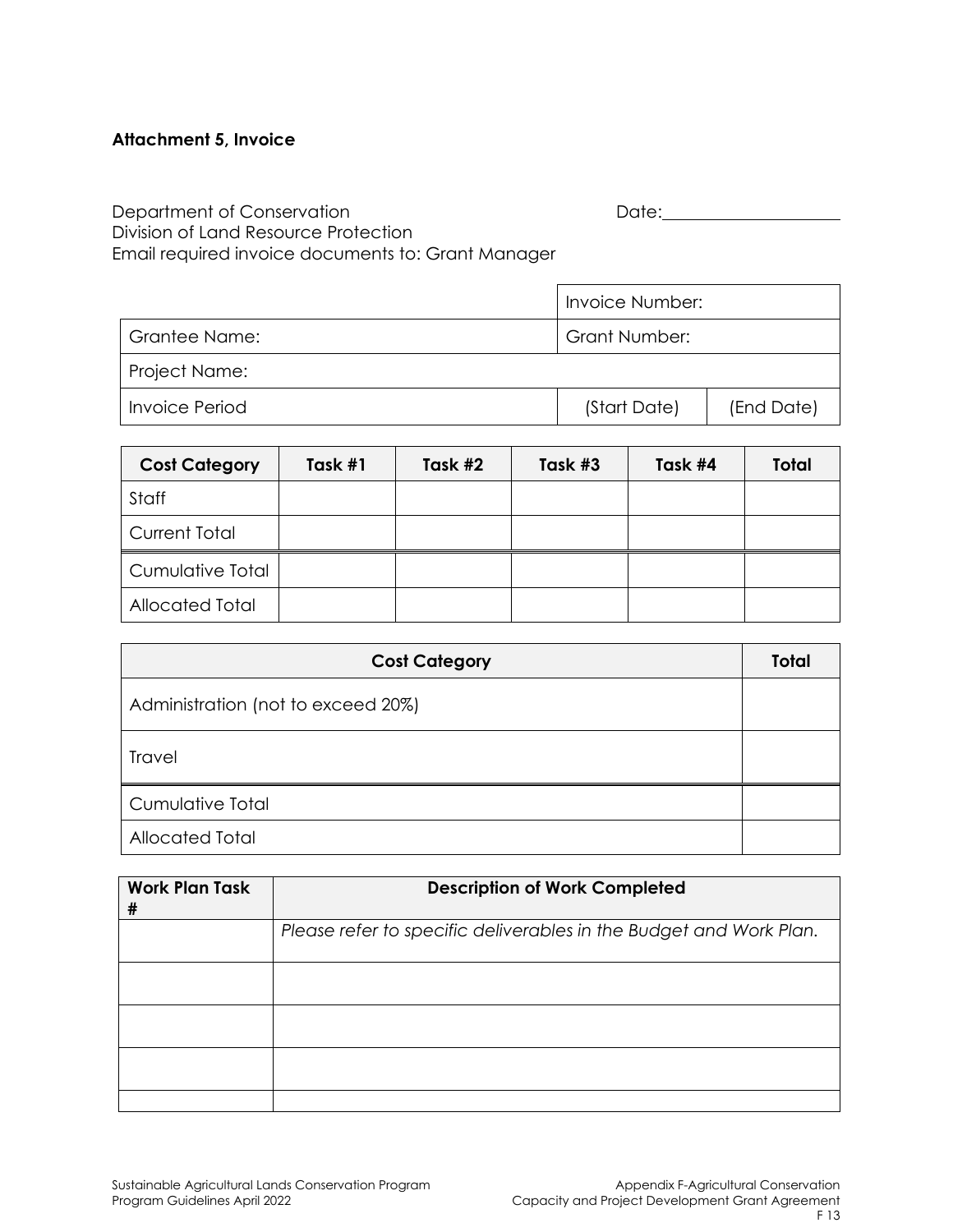| <b>Status Update</b>                                                             |  |                                             |  |
|----------------------------------------------------------------------------------|--|---------------------------------------------|--|
| <b>Work Plan Task #</b><br>On Schedule<br><b>Within Budget</b><br>(Y/N)<br>(Y/N) |  | <b>Corrective Plan or Action, if needed</b> |  |
|                                                                                  |  |                                             |  |
|                                                                                  |  |                                             |  |
|                                                                                  |  |                                             |  |

**CERTIFICATION**: By my signature below, I certify that I have full authority to execute this payment request on behalf of Grantee. I declare under penalty of perjury, under the laws of the State of California, that this invoice for reimbursement, and any accompanying supporting documents, are true and correct to the best of my knowledge, an all disbursements have been made for the purposes and conditions as outlined in the Grant Agreement.

| Print Name: | Print Title: |       |
|-------------|--------------|-------|
| Signature:  |              | Date: |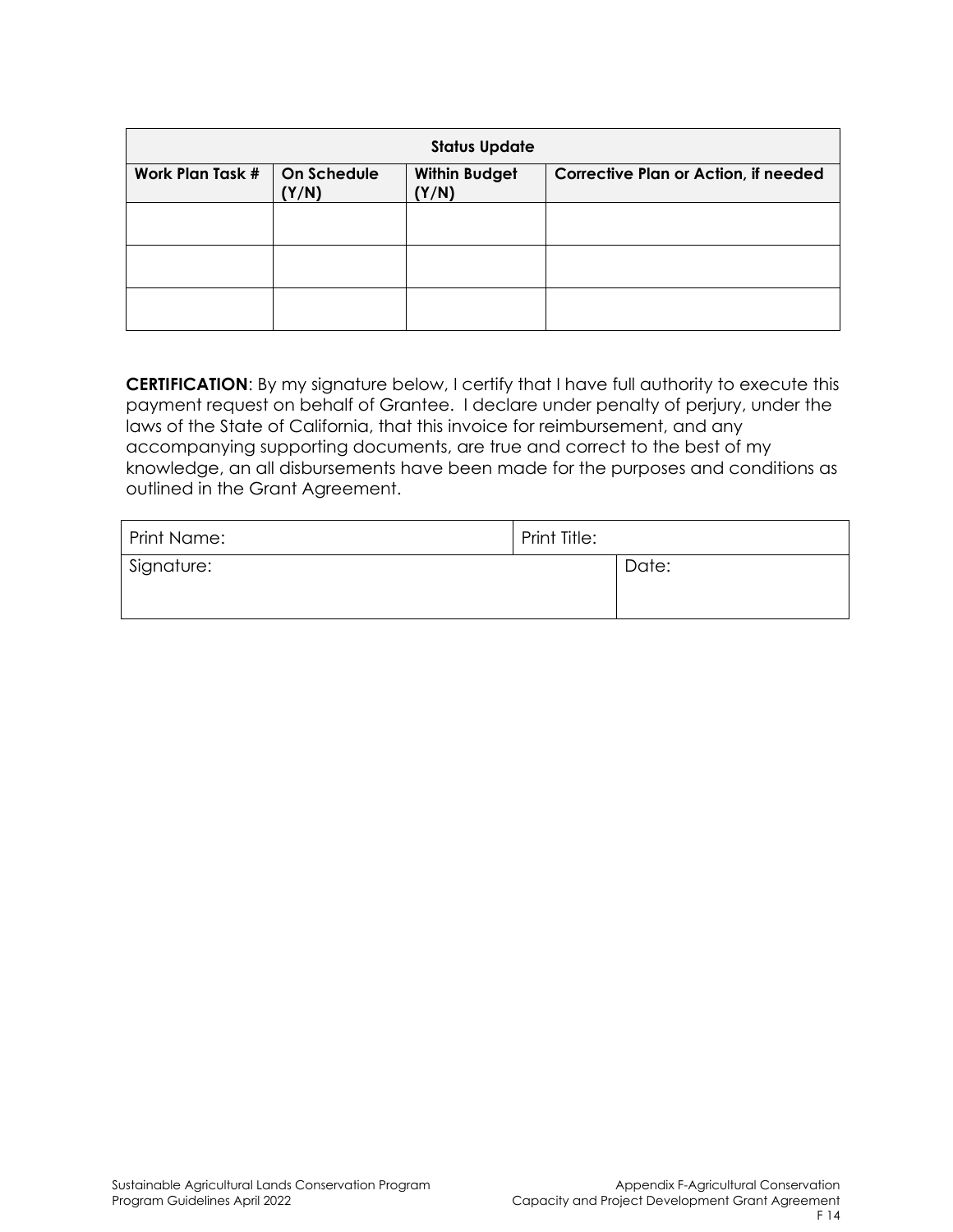## **Attachment 6, Invoice Dispute Notification**

|                                                                                                                           | <b>INVOICE DATE</b>                                       |
|---------------------------------------------------------------------------------------------------------------------------|-----------------------------------------------------------|
| <b>GRANTEE</b><br><b>ADDRESS</b>                                                                                          | <b>INVOICE NUMBER</b>                                     |
|                                                                                                                           | <b>INVOICE AMOUNT</b>                                     |
|                                                                                                                           | s<br>DATE INVOICE RECEIVED                                |
|                                                                                                                           | <b>GRANT AGREEMENT NUMBER</b>                             |
|                                                                                                                           |                                                           |
| The invoice referenced above is disputed for the following reasons:                                                       |                                                           |
| Request reimbursement for expenses not in the Budget Detail                                                               | Invoiced for indirect cost reimbursement                  |
| Invoiced for incidental costs or travel costs outside of CA                                                               | Work performed prior to the Grant start or end date       |
| Insufficient evidence of progress made or task completion                                                                 | Invoice submitted without using required templates        |
| Insufficient supporting document for reimbursement                                                                        | Progress Report or Final Report not included with invoice |
| Invoice not submitted by 5:00 p.m. on the required due date                                                               | Request reimbursement through another funding source      |
| Other not listed above:                                                                                                   |                                                           |
| Comments:                                                                                                                 |                                                           |
| THIS NOTIFICATION IS A FOLLOW UP TO A PHONE CONVERSATION WITH THE GRANTEE OR DESIGNEE WHOSE NAME APPEARS<br><b>BELOW.</b> |                                                           |
| <b>NAME</b>                                                                                                               | DATE OF CONVERSATION                                      |
| IF YOU HAVE ANY QUESTIONS REGARDING THIS DISPUTE, CONTACT:                                                                |                                                           |
| <b>NAME</b>                                                                                                               | TELEPHONE NUMBER (include Area Code)                      |
|                                                                                                                           | STATE OF CALIFORNIA USE ONLY                              |

RETURN A COPY OF THIS NOTIFICATOIN WITH THE DATE DISPUTE RESOLVED **INITIALS CORRECTED INVOICE TO: RESOLUTION**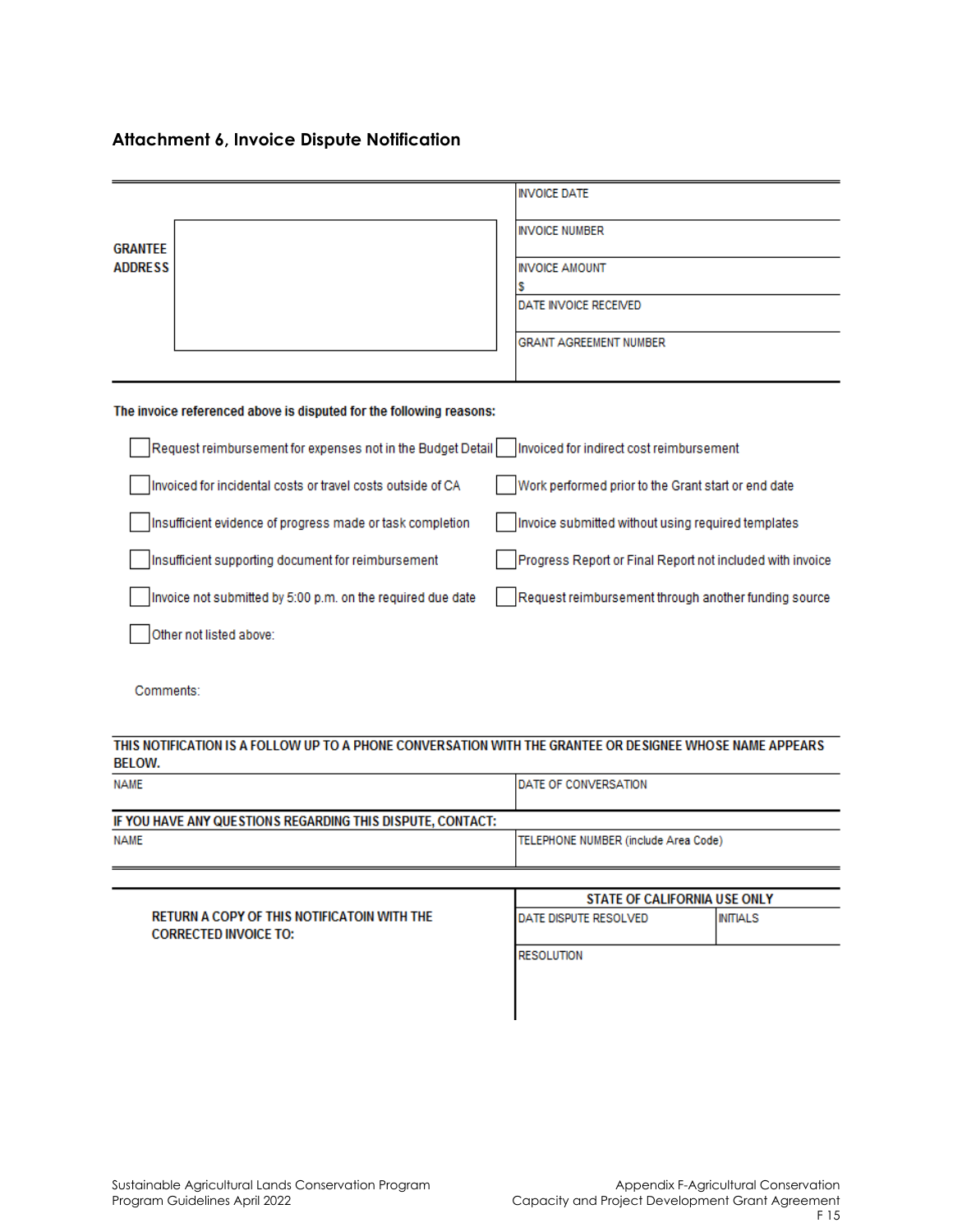### **Exhibit C, General Terms and Conditions**

### **1. Approval**

This Grant Agreement is of no force or effect until signed by both parties. Grantee may not commence performance until such approval has been obtained.

## **2. Amendment**

No change to this Grant Agreement shall be valid unless made in accordance with Exhibit A, Section 3 or 4, or Exhibit B, Section 7. No oral understanding or change not incorporated in this Grant Agreement is binding on any of the parties.

## **3. Assignment**

This Grant Agreement is not assignable by Grantee, either in whole or in part, without the consent of the Department in the form of an amendment.

## **4. Records Retention**

- A. Grantee shall establish an official file containing adequate documentation of all actions taken with respect to the Project, including copies of the Grant Agreement, changes, amendments, letters, email correspondence, financial records, and required reports for a minimum of four (4) years following the final payment of funds or until completion of any action and resolution of all issues which may arise as a result of an audit, whichever is later.
- B. Grantee shall adequately protect all records, physical and electronic, from loss, damage, or destruction during the four (4) year retention period.

#### **5. Audit**

- A. Grant funded projects are subject to audit by the State of California during the grant term and for up to four years following the termination of the grant agreement. Grantee agrees that the Department, Department of Finance, Bureau of State Audits, or their designated representative shall have the right to review and to copy any records and supporting documentation pertaining to the performance of this Grant Agreement. The audit may consist of examining and auditing pertinent books, documents, papers, and records including financial transactions and supporting documents, general accounting systems, internal controls, management practices, policies, and procedures pertaining to the performance of this Grant Agreement.
- B. At any time, the Department, Department of Finance, Bureau of State Audits, or their designated representative may request to review Grantee's records to ensure proper grant management. Grantee shall be given advance notice when the grant-funded Project is selected for an audit or review by the Department, Department of Finance, Bureau of State Audits, or their designated representative. Grantee agrees to allow the auditor(s) access to such records during normal business hours, excluding State of California holidays, and to allow interviews of any employees who might reasonably have information related to such records. Further, Grantee agrees to include a similar right of the Department to audit records and interview staff in any subcontract related to performance of this Grant Agreement in accordance with Government Code section 8546.7. Grantee shall comply with the above and be aware of the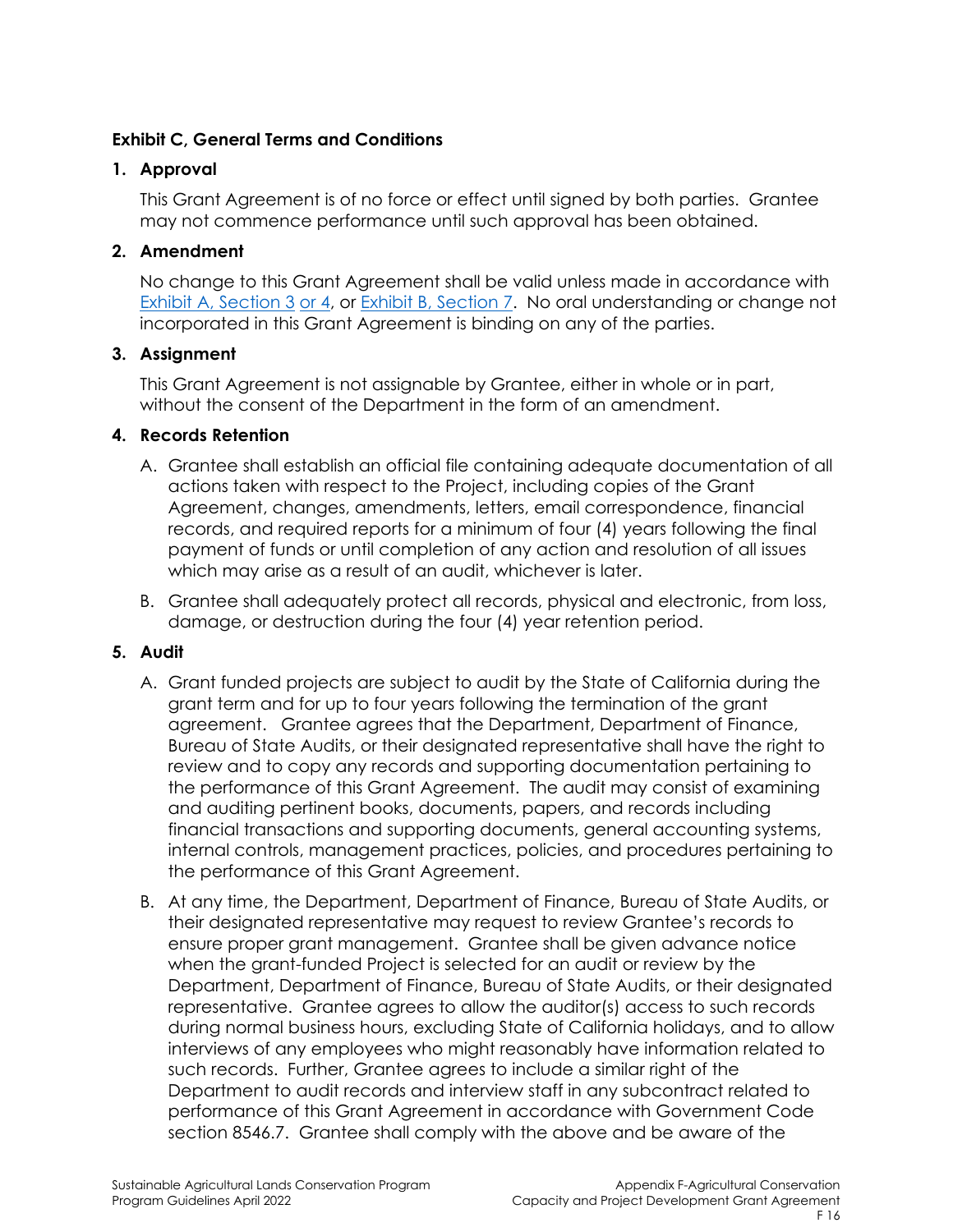penalties for violations of fraud and for obstruction of investigation as set forth in Public Contract Code section 10115.10.

#### **6. Indemnification**

Grantee agrees to indemnify, defend, and hold harmless the State of California, its officers, agents, and employees from any and all claims and losses accruing or resulting to any and all Grantees, partners, subcontractors, suppliers, laborers, and any other person, firm, or corporation furnishing or supplying work services, materials, or supplies in connection with the performance of this Grant Agreement, and from any and all claims and losses accruing or resulting to any person, firm, or corporation who may be injured or damaged by Grantee in the performance of this Grant Agreement.

#### **7. Disputes**

Grantee shall continue with the responsibilities under this Grant Agreement during any dispute.

#### **8. Independent Grantee**

Grantee, and the agents and employees of Grantee, in the performance of this Grant Agreement, shall act in an independent capacity and not as officers, employees, or agents of the Department.

#### **9. Non-Discrimination Clause**

During the performance of this Grant Agreement, Grantee and its subcontractors shall not unlawfully discriminate, harass, or allow harassment against any employee or applicant for employment because of race, color, ancestry, national origin, religion, creed, age (over 40), mental disability, physical disability, sex, gender (including pregnancy, childbirth, breastfeeding, or related medical conditions), sexual orientation, gender identity, gender expression, medical condition, genetic information, marital status, and military and veteran status. Grantee and subcontractors shall ensure that the evaluation and treatment of their employees and applicants for employment are free from such discrimination and harassment. Grantee and subcontractors shall comply with the provisions of the Fair Employment and Housing Act (Gov. Code §12990 (a-f) et seq.) and the applicable regulations promulgated thereunder (California Code of Regulations, Title 2, Section 7285 et seq.). The applicable regulations of the Fair Employment and Housing Commission implementing Government Code Section 12990 (a-f), set forth in Chapter 5 of Division 4 of Title 2 of the California Code of Regulations, are incorporated into this Grant Agreement by reference and made a part hereof as if set forth in full. Grantee and its subcontractors shall give written notice of their obligations under this clause to labor organizations with which they have a collective bargaining or other Grant Agreement.

Grantee shall include the nondiscrimination and compliance provisions of this clause in all subcontracts to perform work under this Grant Agreement.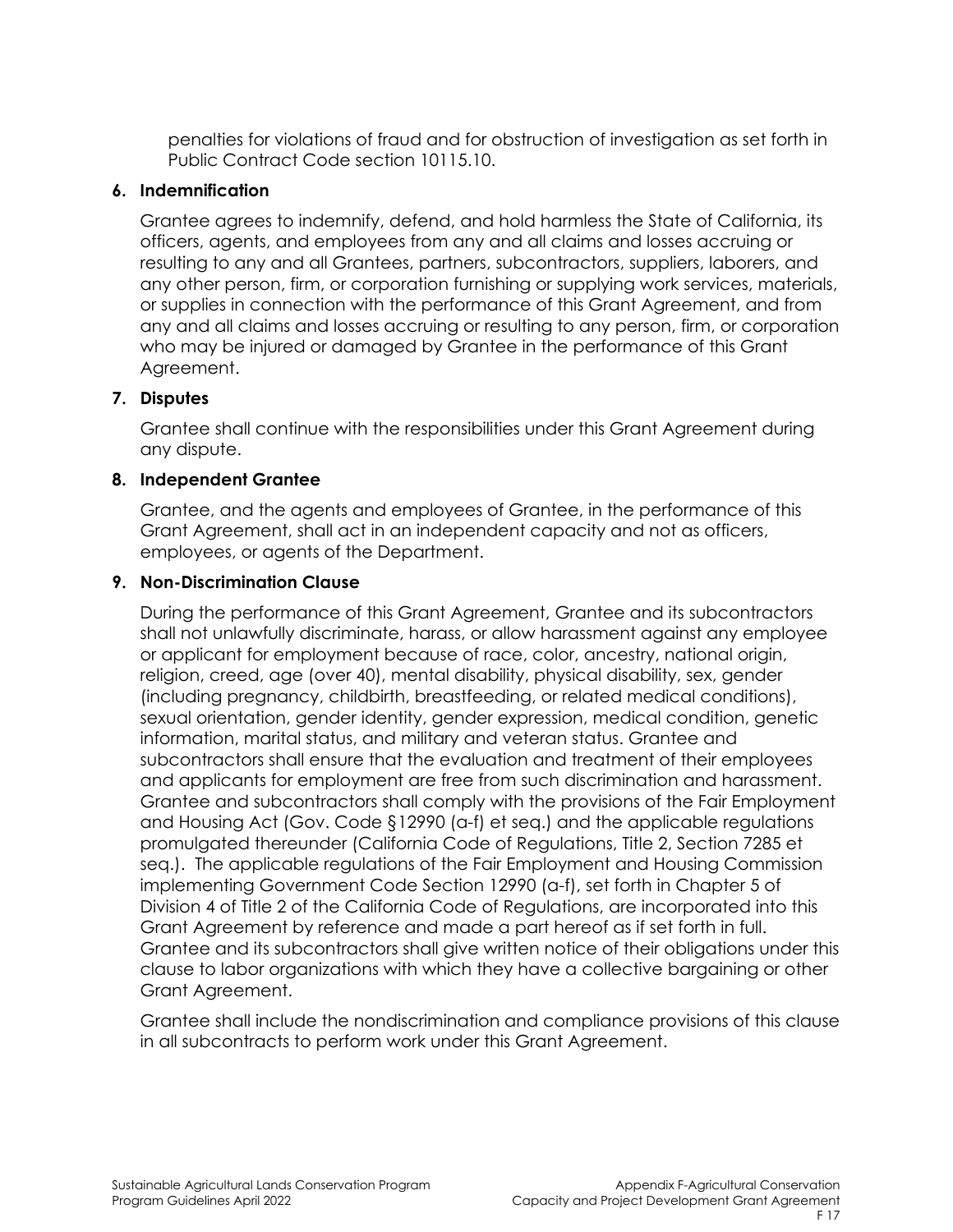#### **10. Timeliness**

Time is of the essence in this Grant Agreement. The Department and Grantee will work collaboratively to ensure this Grant Agreement is administered in a timely fashion.

#### **11. Governing Law**

This Grant Agreement is governed by and shall be interpreted in accordance with the laws of the State of California.

#### **12. Unenforceable Provision**

If any provision of this Grant Agreement is unenforceable or held to be unenforceable, then the parties agree that all other provisions of this Grant Agreement have force and effect and shall not be affected thereby.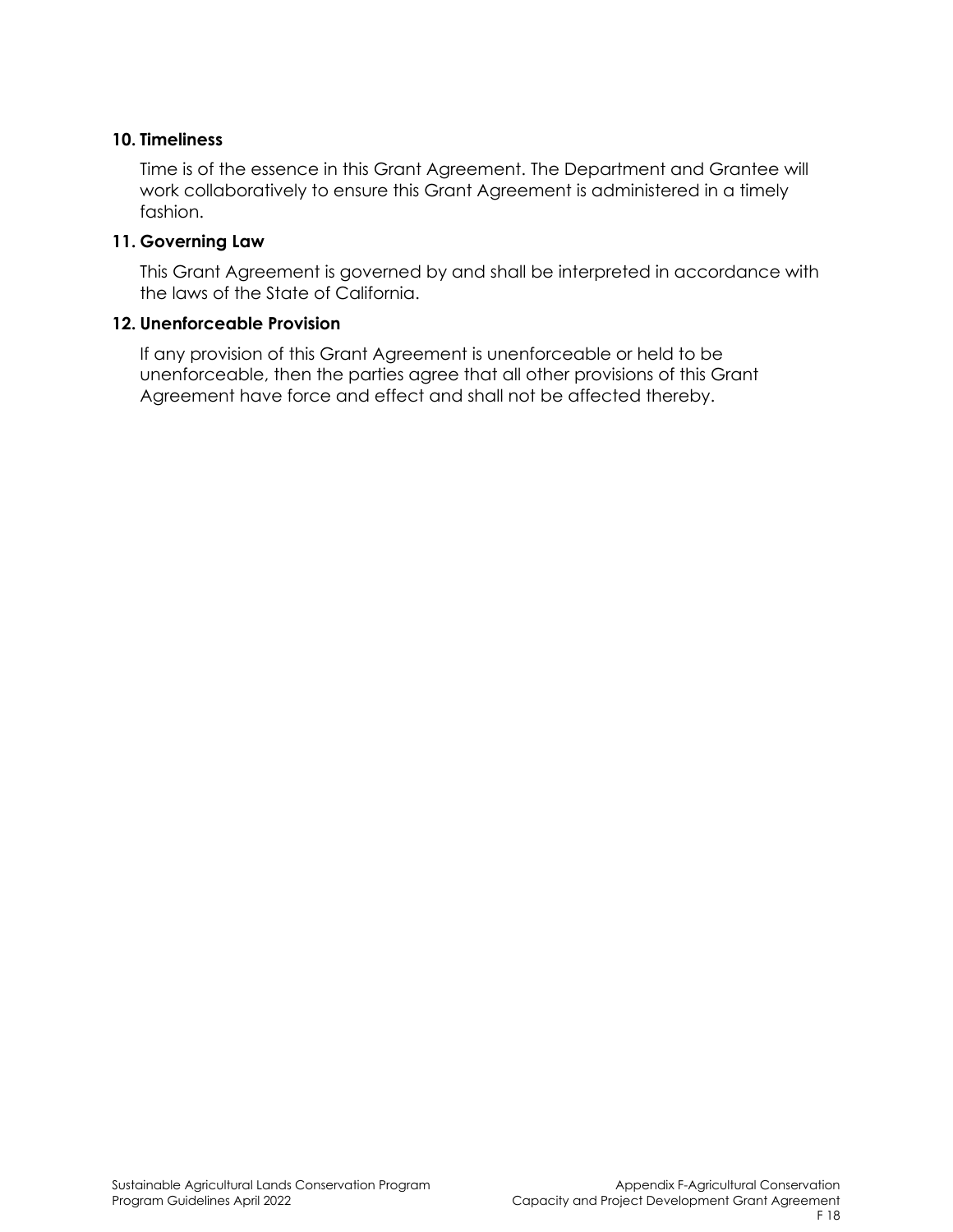## **Exhibit D, Special Terms and Conditions**

#### **1. Compliance with Laws and Regulations**

By signing this Grant Agreement, Grantee certifies that it shall comply fully with all applicable federal, state, and local laws, ordinances, regulations, and permits and shall secure any new permits required by authorities having jurisdiction over the Project(s), and maintain all presently required permits. Grantee shall ensure that any applicable requirements of the California Environmental Quality Act are met in order to carry out the terms of this Grant Agreement.

#### **2. Subcontractors**

The Department's contractual relationship is with Grantee, and not any of its subcontractors. Grantee is entitled to make use of its own staff and subcontractors, as identified in the Budget Detail Worksheet (Attachment 4), and will comply with its own competitive bidding and sole sourcing requirements for subcontracts that arise out of or in connection with this Grant Agreement. Grantee shall manage, monitor, and accept responsibility for the performance of its own staff and subcontractors, and will conduct Project activities and services consistent with professional standards for the industry and type of work being performed under this Grant Agreement.

Nothing contained in this Grant Agreement or otherwise, shall create any contractual relation between the Department and any subcontractors, and no subcontract shall relieve Grantee of its responsibilities and obligations hereunder. Grantee agrees to be as fully responsible to the Department for the acts and omissions of its subcontractors and of persons either directly or indirectly employed by any of them as it is for the acts and omissions of persons directly employed by Grantee. Grantee's obligation to pay its subcontractors is an independent obligation from the Department's obligation to make payments to Grantee. As a result, the Department shall have no obligation to pay or to enforce the payment of any moneys to any subcontractor.

#### **3. No Third-Party Beneficiaries**

This Grant Agreement is not intended for the benefit of any person or entity other than the parties, and no one other than the parties themselves may enforce any of the rights or obligations created by this Grant Agreement.

#### **4. Project Monitoring and Oversight**

Project monitoring and oversight is essential to ensure the Project stays within scope and is completed on schedule and within budget in accordance with this Grant Agreement.

#### **5. Dispute Resolution**

#### A. Invoice Disputes

i. In the event of an invoice dispute, the Grant Manager will notify Grantee by phone and follow up in writing using the Invoice Dispute Notification Template (Attachment 6) within ten (10) working days of receipt of the disputed invoice.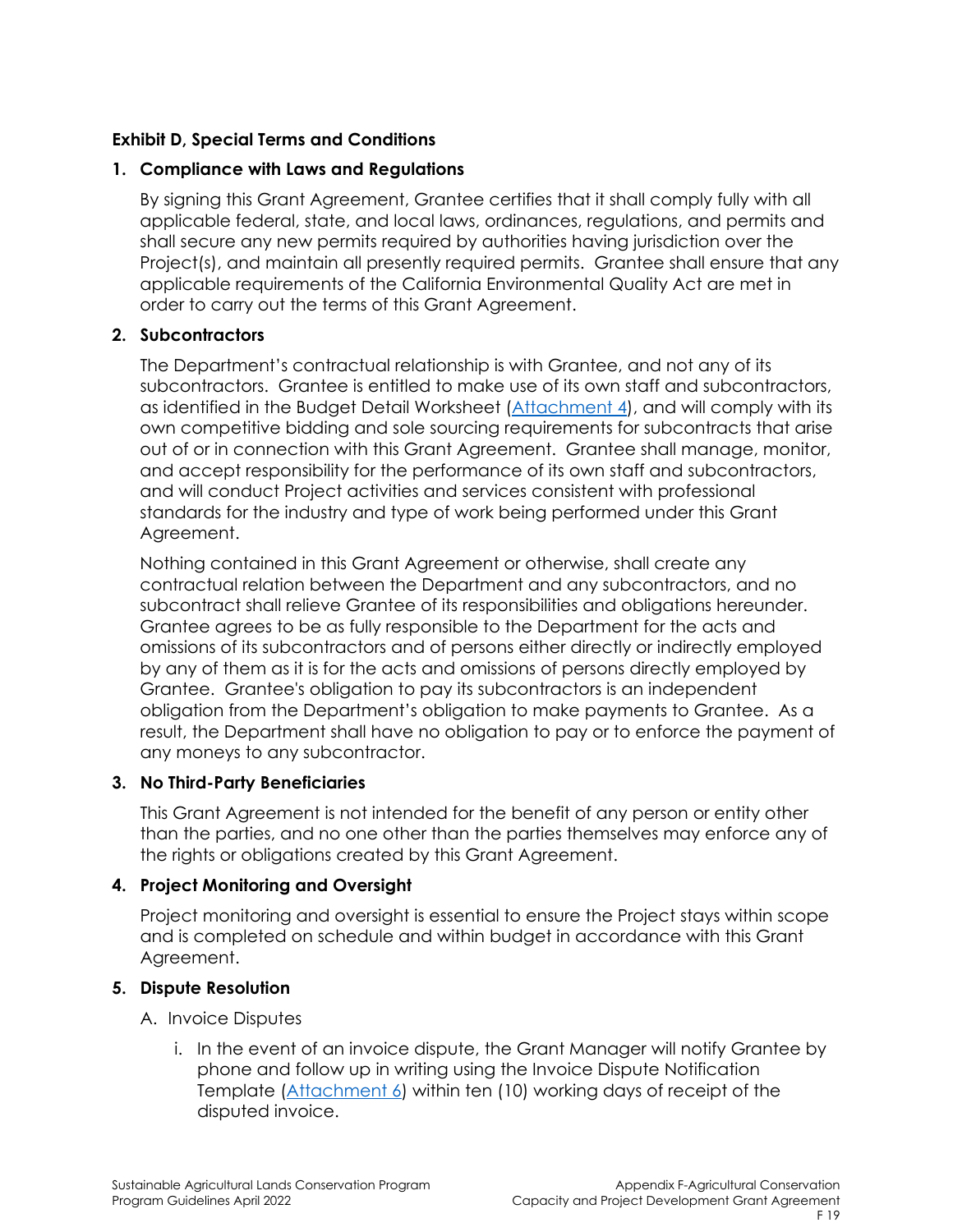- ii. During the dispute, both parties shall deal in good faith to resolve the dispute. Grantee shall continue to meet its responsibilities and obligations under the terms of this Grant Agreement.
- iii. If Grantee contests the decision made by the Grant Manager, Grantee shall submit a written "Notice of Dispute" on official letterhead, according to Subsection C below.
- B. General Disputes
	- i. In the event of a dispute unrelated to the dispute of an invoice, Grantee shall first attempt to resolve the dispute with the Grant Manager.
	- ii. Both parties shall deal in good faith and attempt to resolve the dispute informally.
	- iii. Grantee shall continue to meet its responsibilities and obligations under the terms of this Grant Agreement during a dispute.
	- iv. If Grantee contests the decision made by the Grant Manager, Grantee shall submit a written "Notice of Dispute" on official letterhead, according to Subsection C below.
- C. Contesting a Dispute Decision
	- i. If Grantee contests a decision made by the Grant Manager, Grantee may submit a written "Notice of Dispute" on official letterhead. The "Notice of Dispute" shall include:
		- The Grant Agreement number
		- A complete description of the basis for the dispute
		- Legal authority or pertinent facts, supporting arguments and documentation
		- Action requested for resolution

The "Notice of Dispute" shall be sent to:

Department of Conservation Division of Land Resource Protection Attn: Division Director 715 P Street, MS 1904 Sacramento, CA 95814

- ii. Within 30 days after receipt of the "Notice of Dispute," the Division Director shall review the dispute and submit a written decision to Grantee, which shall include:
	- The decision made
	- An explanation for the decision
	- Whether the decision shall be conclusive and binding or can be appealed and the steps to take to appeal the decision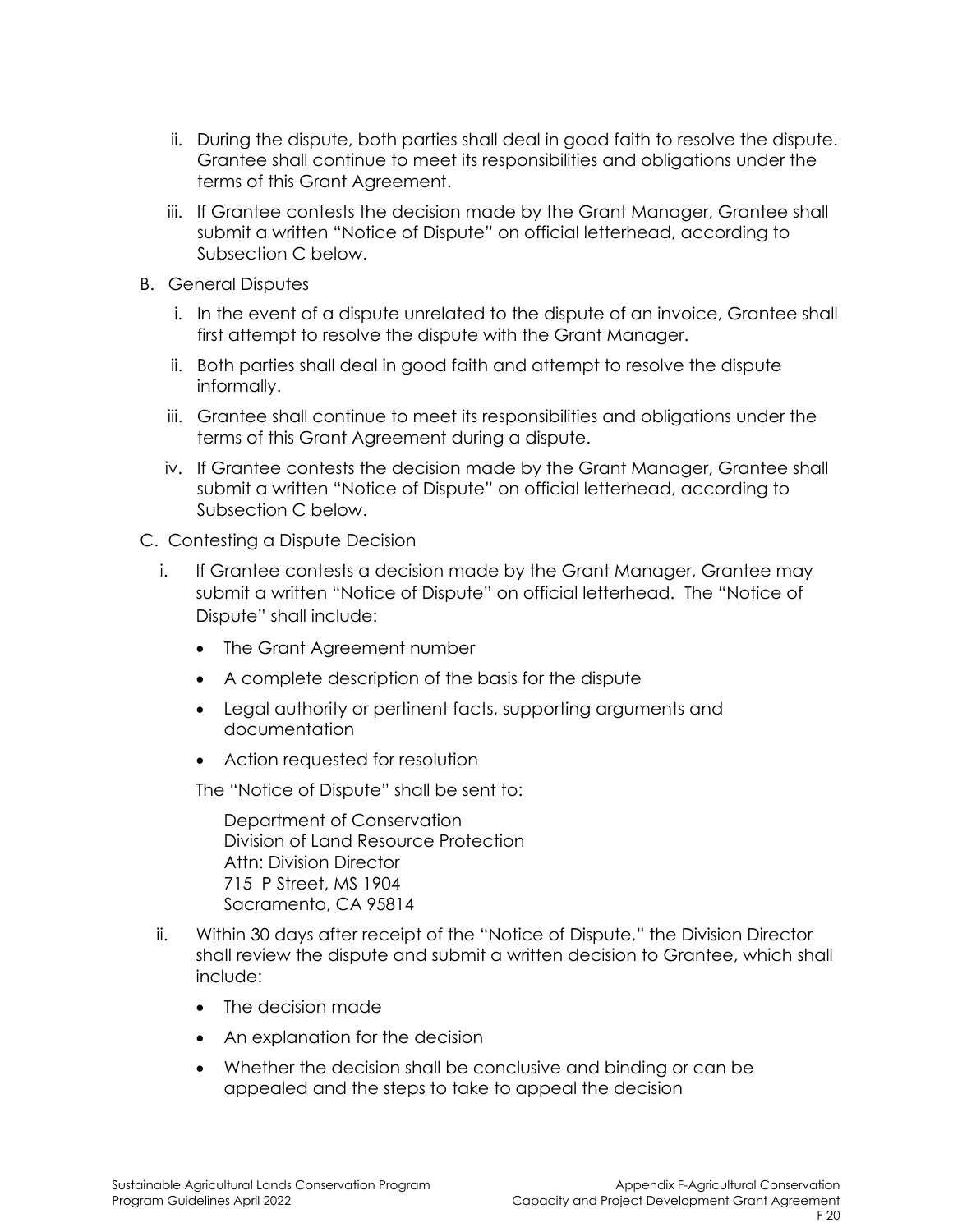## **6. Termination**

- A. Completion of Project. This Grant Agreement shall terminate upon completion of the project and payment of the last invoice.
- B. Early Termination. Either Party may terminate this Grant Agreement upon thirty (30) days advance written notice by certified mail to the other Party. The notice shall specify the reason for early termination and may permit Grantee or Department to rectify any deficiency(ies) prior to the early termination date.

## **7. Waiver of Rights**

- A. Grantee waives any and all rights to any type of express or implied indemnity or right of contribution from the Department, its officers, agents, or employees for any liability arising from, growing out of, or in any way connected with this Grant Agreement.
- B. Grantee waives all claims and recourses against the Department, including the right to contribution for loss or damage to persons or property arising from, growing out of, or in any way connected with or incident to this Grant Agreement, except claims arising from the gross negligence of the Department, its officers, agents, and employees.
- C. None of the provisions of this Grant Agreement shall be deemed waived unless expressly waived in writing.

## **8. Insurance Requirements**

- A. Grantee that is a governmental organization may provide evidence of selfinsurance to satisfy this requirement.
- B. If Grantee is not a governmental organization or is unable to provide evidence of self-insurance, then it shall obtain and keep in force for the term of this Agreement the following insurance policies that cover any acts or omissions of Grantee, its subcontractors, or its employees engaged in the provision of service specified in this Agreement:
	- i. Workers' Compensation Insurance in an amount of not less than \$1,000,000 in accordance with the statutory requirement of the State of California (California Labor Code § 3700 et seq.).
	- ii. Commercial general liability insurance in an amount of not less than \$1,000,000 per occurrence for bodily injury and property damage combined.
	- iii. Motor vehicle liability insurance in an amount not less than \$1,000,000 per accident for bodily injury and property damage combined. Such insurance shall cover liability arising out of any motor vehicle including owned or hired, and non-owned motor vehicles.
- C. The State of California, its officers, agents, and employees are included as additional insured, but only with respect to work performed for the State of California under this Grant Agreement. The additional insured endorsement must accompany the certificate of insurance.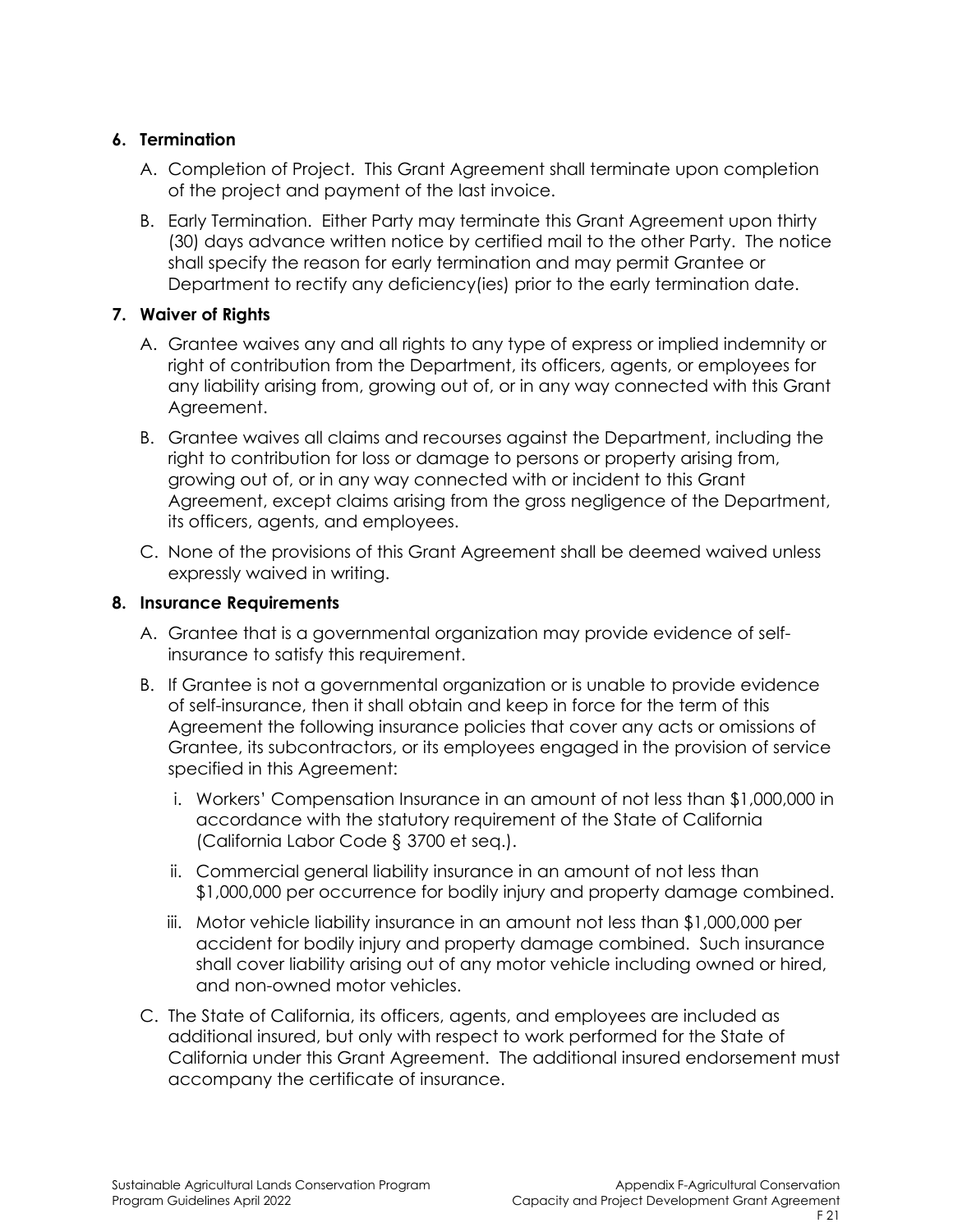- D. Grantee shall submit proof of insurance documents referencing this Grant Agreement number to the Department electronically within thirty (30) days of signing this Grant Agreement.
- E. Grantee shall notify Department in writing within five (5) working days of any cancellation, non-renewal, or material change that affects required insurance coverage.
- F. Grantee shall submit proof of new or updated policy based on insurance requirements within thirty (30) days of policy cancellation or substantial policy change. Failure to provide proof of insurance may result in termination of this Grant Agreement.

#### **9. Stop Work**

If it is determined, at the sole discretion of the Department, that Grantee is not meeting the terms and conditions of this Grant Agreement, immediately upon receiving a written notice through certified mail from the Department to stop work, Grantee shall cease all work under this Grant Agreement. The Department has the sole discretion to determine that Grantee meets the terms and conditions after a stop work order, and to send through certified mail a written notice to Grantee to resume work under this Grant Agreement.

#### **10. Publicity**

Grantee agrees that it will acknowledge the Department's support whenever activities or projects funded, in whole or in part, by this Grant Agreement are publicized in any news media, brochures, articles, seminars, websites, or other type of promotional material.

Grantee shall also include in any publication resulting from work performed under this grant an acknowledgment substantially as follows:

"The work upon which this publication is based was funded in whole or in part through a grant awarded by the California Department of Conservation."

Media: Grantee is required to identify a point of contact for all press inquiries and communications needs related to the Project and provide the name, phone number, and email address of this individual to the Department. All press releases must be approved by the Department prior to distribution, and the Department must be alerted and invited to participate in all press conferences related to the grant.

Social Media: Grantee is encouraged to use social media to inform and share with the public activities under this Grant Agreement. Furthermore, the Department should be tagged on all posts related to activities under this Grant Agreement.

#### **11. Drug-Free Workplace Certification**

In signing this Grant Agreement, Grantee certifies that it will comply with the requirements of the Drug-Free Workplace Act of 1990 and will provide a drug-free workplace by taking the following actions: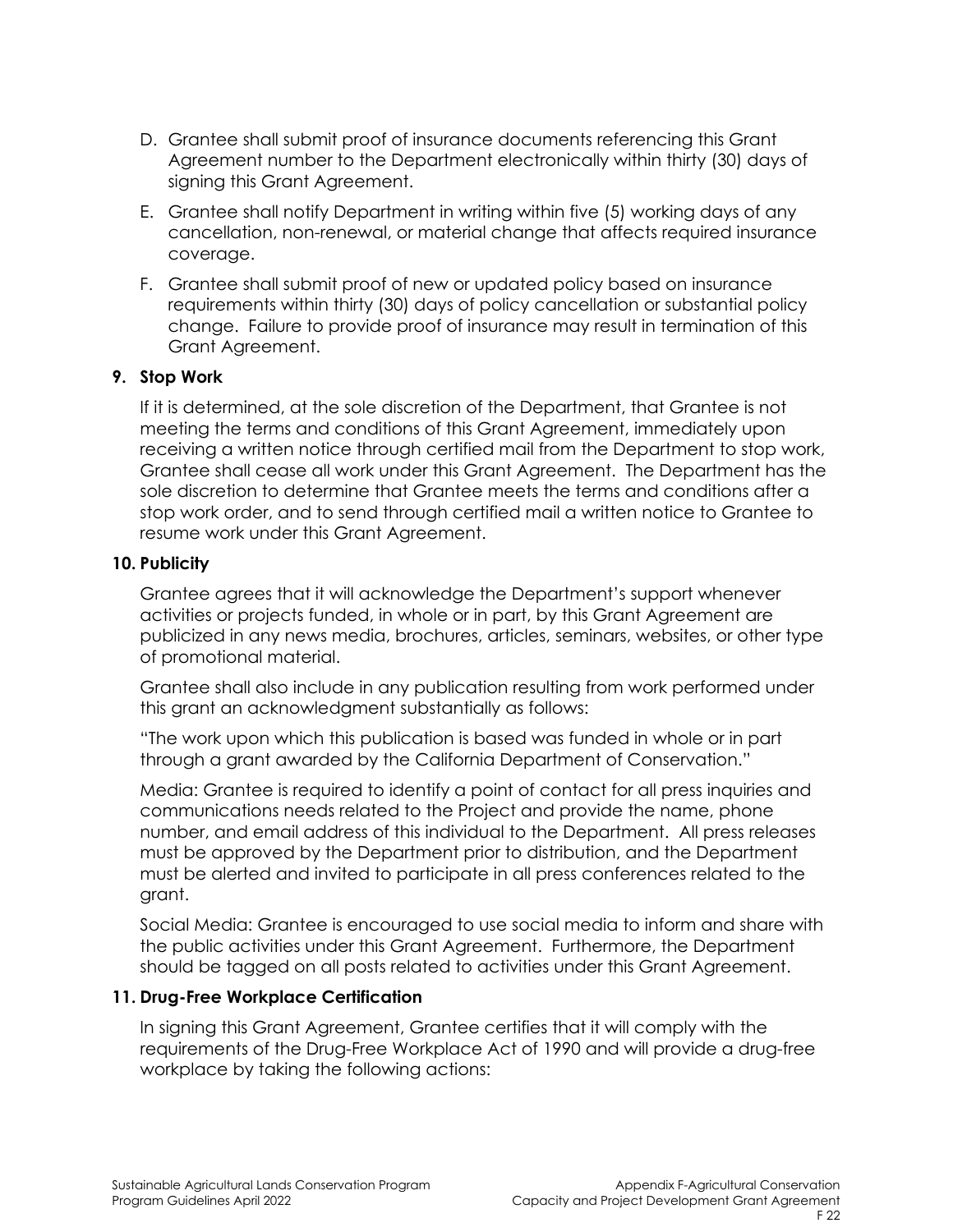- A. Publish a statement notifying employees that unlawful manufacture, distribution, dispensation, possession, or use of a controlled substance is prohibited and specifying actions to be taken against employees for violations.
- B. Establish a Drug-Free Awareness Program to inform employees about:
	- i. The dangers of drug abuse in the workplace.
	- ii. The person's or organization's policy of maintaining a drug-free workplace.
	- iii. Any available counseling, rehabilitation, and employee assistance programs.
	- iv. Penalties that may be imposed upon employees for drug abuse violations.
- C. Every employee who works on this Grant Agreement will:
	- i. Receive a copy of the company's drug-free workplace policy statement.
	- ii. Agree to abide by the terms of the company's statement as a condition of employment on this Grant Agreement.

Failure to comply with these requirements may result in suspension of payments under this Grant Agreement or termination of this Grant Agreement or both, and Grantee may be ineligible for award of any future State of California agreements if the Department determines that any of the following has occurred: Grantee has made false certification, or violated the certification by failing to carry out the requirements as noted above (Gov. Code §8350 et seq.).

#### **12. Americans with Disabilities Act**

Grantee assures the Department that it complies with the Americans with Disabilities Act (ADA) of 1990, which prohibits discrimination on the basis of disability, as well as all applicable regulations and guidelines issued pursuant to the ADA (42 U.S.C. 12101 et seq.).

#### **13. Air/Water Pollution Violation Certification**

Under State of California laws, Grantee shall not be: (1) in violation of any order or resolution not subject to review promulgated by the California Air Resources Board or an air pollution control district; (2) subject to cease and desist order not subject to review issued pursuant to Section 13301 of the Water Code for violation of waste discharge requirements or discharge prohibitions; or (3) finally determined to be in violation of provisions of federal law relating to air or water pollution.

#### **14. Payee Data Record Form - STD 204**

This form must be completed by all Grantees that are not another state agency or other governmental entity.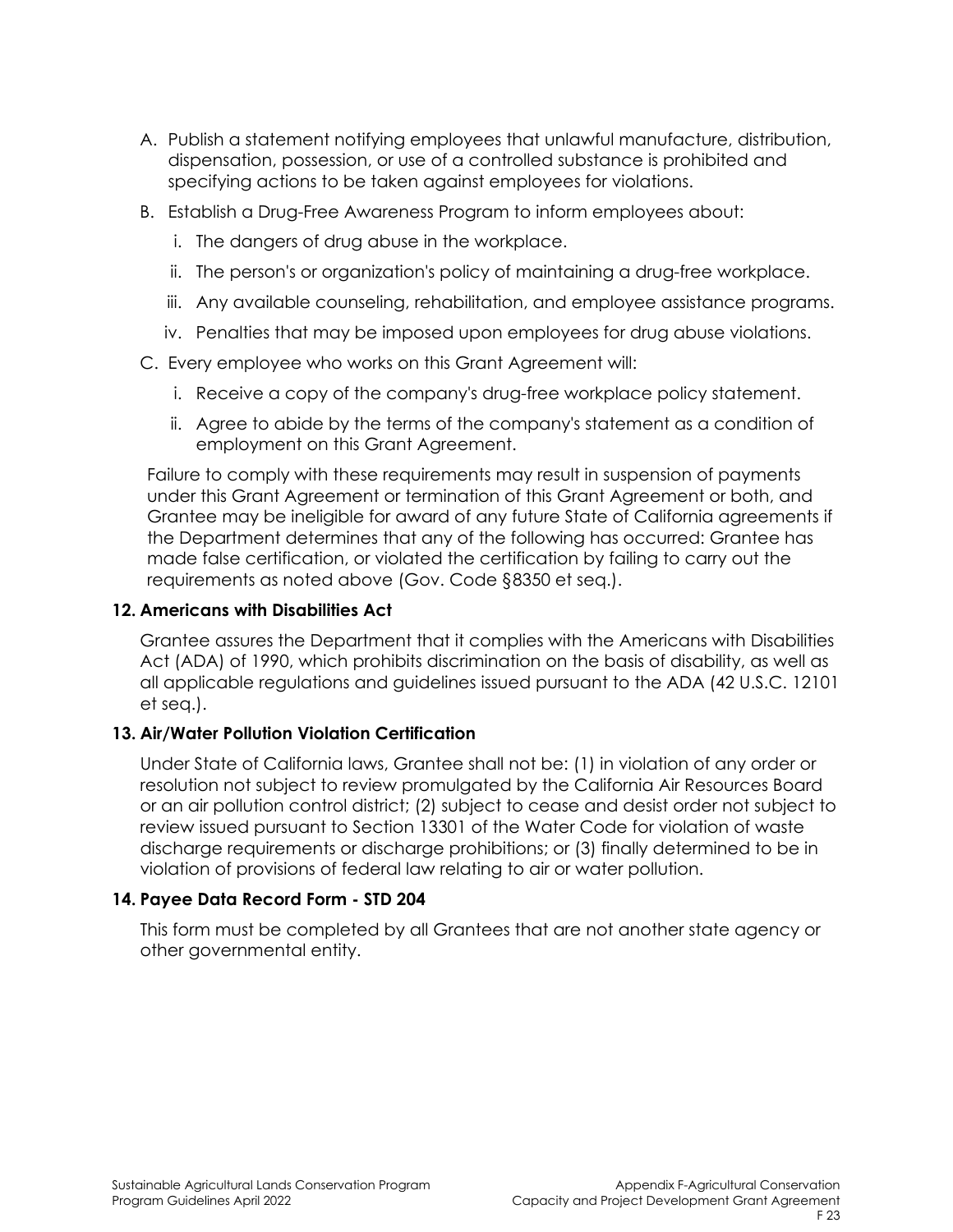# **Exhibit E, Award Letter**

[Insert award letter here. ]